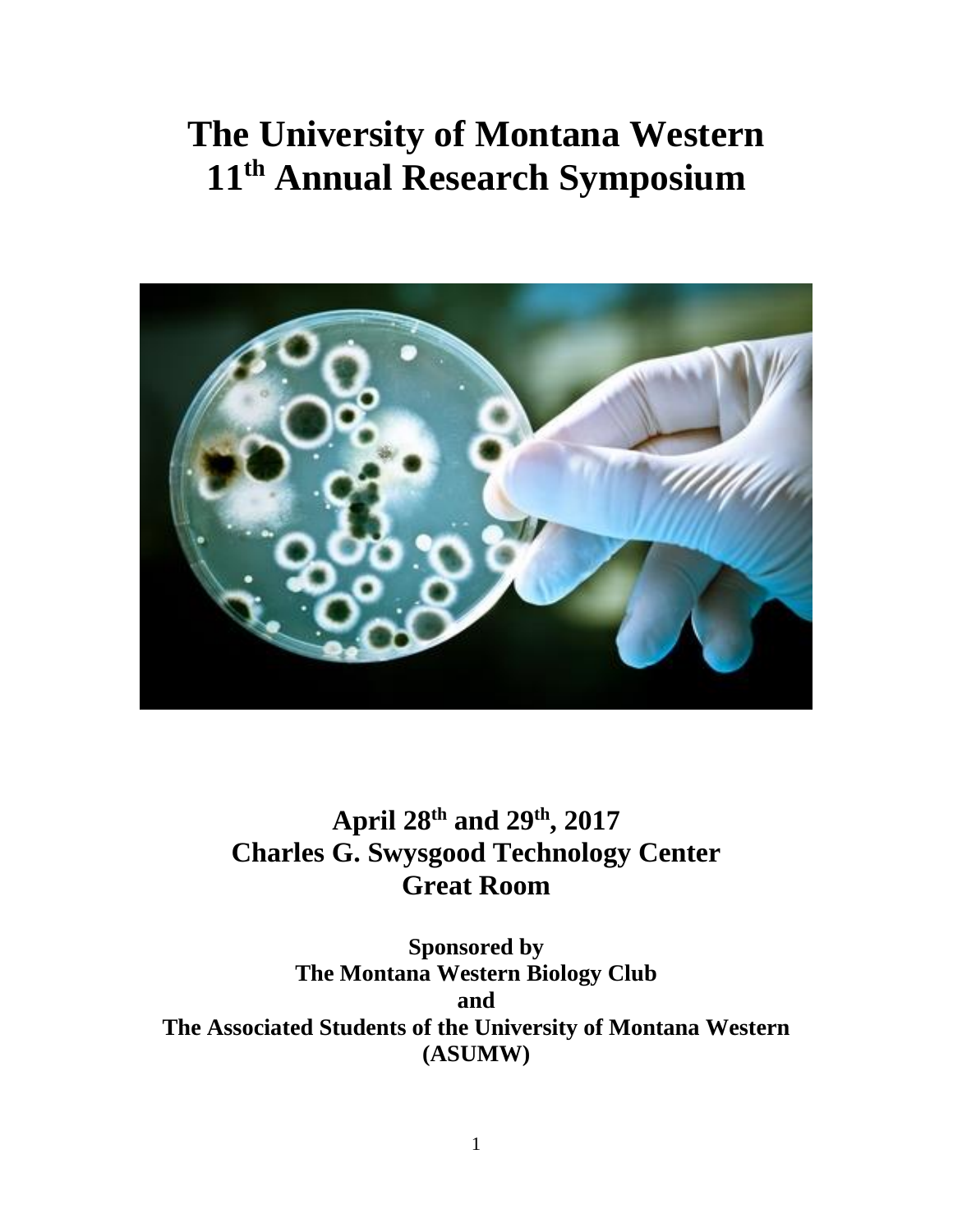# **The University of Montana Western 11th Annual Research Symposium**

# **April 28th and 29th, 2017 Charles G. Swysgood Technology Center Great Room**

# **Schedule of Events**

# **Friday, April 28th**

| 4:00 - Michael Baumberger (Page 22)                                                                                                 |  |  |
|-------------------------------------------------------------------------------------------------------------------------------------|--|--|
| My Internship as a Beaverhead county BLM Volunteer                                                                                  |  |  |
| $4:15$ – Neya Bischoff (Page 24)                                                                                                    |  |  |
| Significance of Minority Groups in the United States Military                                                                       |  |  |
| $4:30 -$ Alexis Brunz (Page 26)                                                                                                     |  |  |
| My internship understanding shark ecology                                                                                           |  |  |
| 4:45 – Nicole M. Garren (Page 28)                                                                                                   |  |  |
| 5:00 – Delanie Greer (Page 30)                                                                                                      |  |  |
| $5:15$ – Chase James (Page 32)                                                                                                      |  |  |
| The Night of the Long Knives                                                                                                        |  |  |
| 5:30 – Lauren LaRonde (Page 33)                                                                                                     |  |  |
| Prohibition: How Butte Defied Federal Law                                                                                           |  |  |
| 5:45 - Charlie Switzer (Page 39)                                                                                                    |  |  |
| Internship as Fisheries Technician                                                                                                  |  |  |
|                                                                                                                                     |  |  |
|                                                                                                                                     |  |  |
| Zika Virus: Immune responses and virus transmission                                                                                 |  |  |
| <b>Dr. Karin Peterson</b><br>Rocky Mountain Laboratories, Hamilton, MT<br>NIH, National Institute of Allergy and Infectious Disease |  |  |
|                                                                                                                                     |  |  |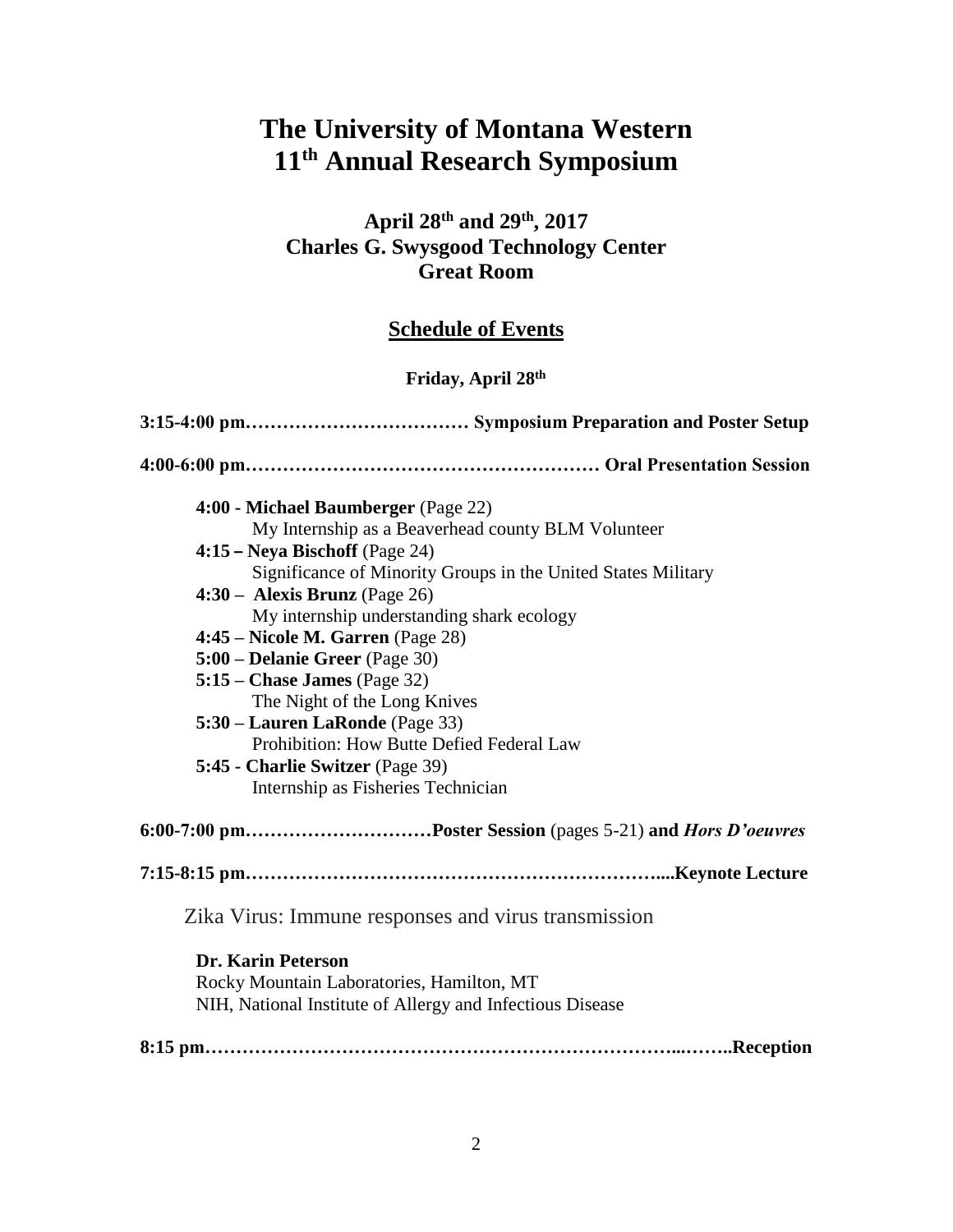# **Saturday, April 29th**

# **Breakfast is provided**

| 9:30 - Niquelle Baxter (Page 23)                                   |
|--------------------------------------------------------------------|
| My internships as a Creel Sampler and a State Police Intern        |
| 9:45 – Dominique Vivian Blain (Page 25)                            |
| <b>Connection Through Wilderness</b>                               |
| $10:00$ – Morgan Evans (Page 27)                                   |
| My Internship at Barrett Hospital                                  |
| $10:15$ – Skyler Goyen (Page 29)                                   |
| Harnessing Love                                                    |
| $10:30$ – Justice Harris (Page 31)                                 |
| Exploring the Laboratory and the Medical Field                     |
| 10:45 - Rian MacMillan (Page 34)                                   |
| <b>Westslope Cutthroat Restoration Internship</b>                  |
| 11:00-12:30 pm Poster Session and Provided Lunch (page 4-27)       |
|                                                                    |
| $12:30 - Ryan$ McCarty (Page 35)                                   |
| African American Opposition to the Black Panther Party             |
| 12:45 - Michael Melin (Page 36)                                    |
| Montana Fish Wildlife Parks Student Internship                     |
| Fishing Access Site (FAS) Recreation Survey 2016                   |
| 1:00 - Stacia Salmonsen (Page 37)                                  |
| Prostitution in Victorian Britain: How Elizabeth's Gaskell's Ruth  |
| Personifies the ideals of Victorian Morals and Creation of Gender. |
| 1:15 $-T$ yrel Smith (Page 38)                                     |
| Comparative Analysis: Who Exactly Voted for the Nazis?             |
| 1:30 - Jessica Weimer (Page 40)                                    |
| Adolf Hitler: A Man of Circumstance?                               |
| $1:45$ – Jordan Willis (Page 41)                                   |
| My Internship Experience                                           |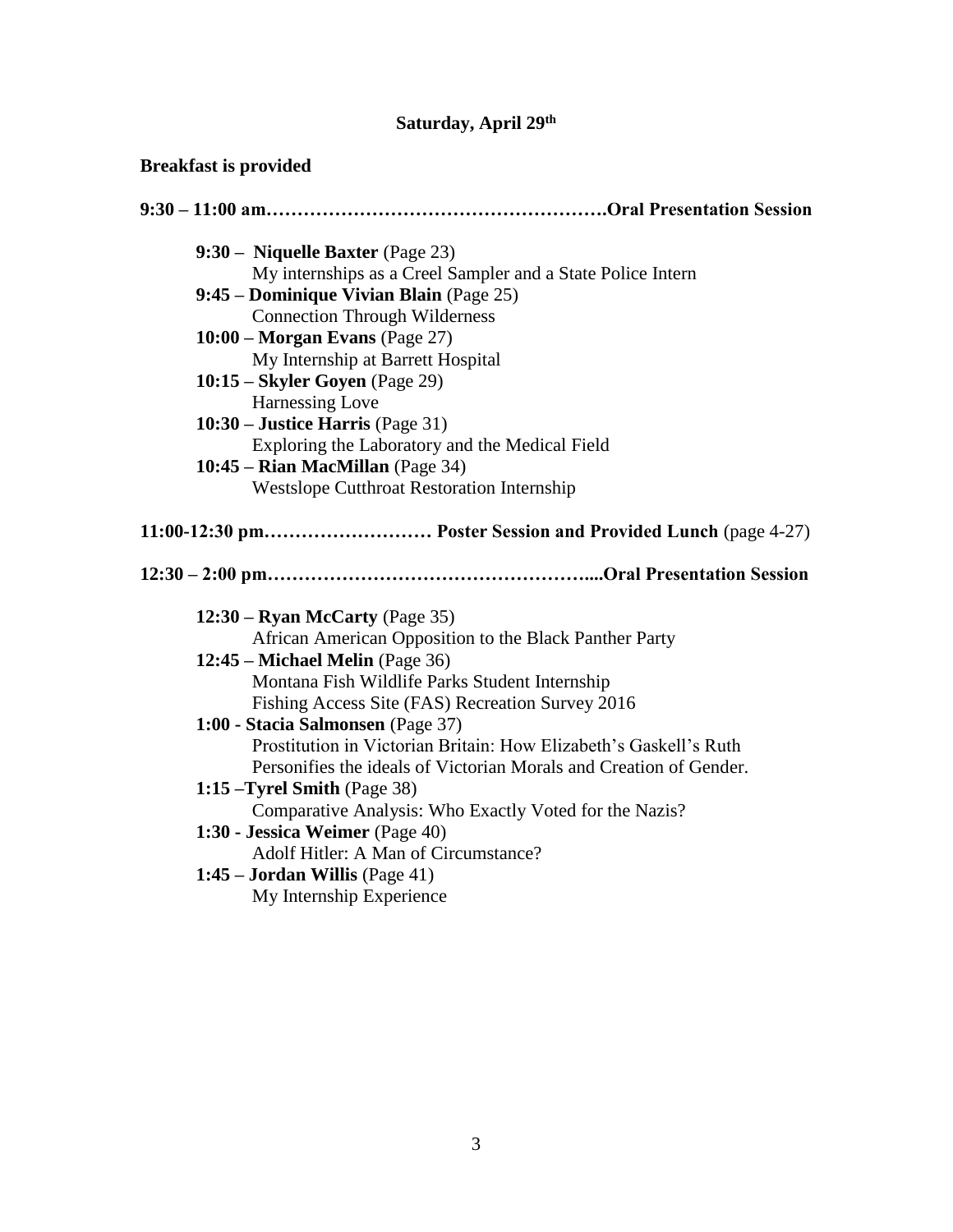# **Dr. Karin Peterson**

Karin Peterson received her Ph.D. degree in microbiology and immunology in 1998 from the University of Missouri Medical School, where she studied autoimmunity and the activation of self-reactive T cells.

She then went to Rocky Mountain Laboratories (RML) in 1998 as a postdoctoral fellow in the Laboratory of Persistent Viral Diseases and applied her skills in immunology toward understanding the mechanisms that control the immune response to virus infection.

During this time, she became interested in the immune responses to virus infections in the central nervous system (CNS). In 2004, Dr. Peterson accepted a position as an assistant professor at Louisiana State University, where she furthered her studies on viral pathogenesis in the CNS and taught classes in immunology and virology.

In 2008, she returned to RML as a tenure-track investigator to study early immune responses in the CNS and their role in viral pathogenesis. She was tenured in 2016 and became a senior investigator and chief of the Neuroimmunology Section at RML. Viruses studied in her laboratory include La Crosse Virus, the leading cause of pediatric arboviral encephalitis in the United States and Zika virus, an emerging encephalitic arbovirus in the Americas that causes microcephaly in the developing fetal brain.

A major goal of her program is to determine the primary mechanisms by which viruses gain access and induce damage in the brain so that rationally designed therapeutics may be developed to intervene in the disease process.

Dr. Peterson was awarded the NIAID Richard Asofsky EEO Special Achievement Award for Biomedical Research After School Scholars (BRASS) Program in 2002.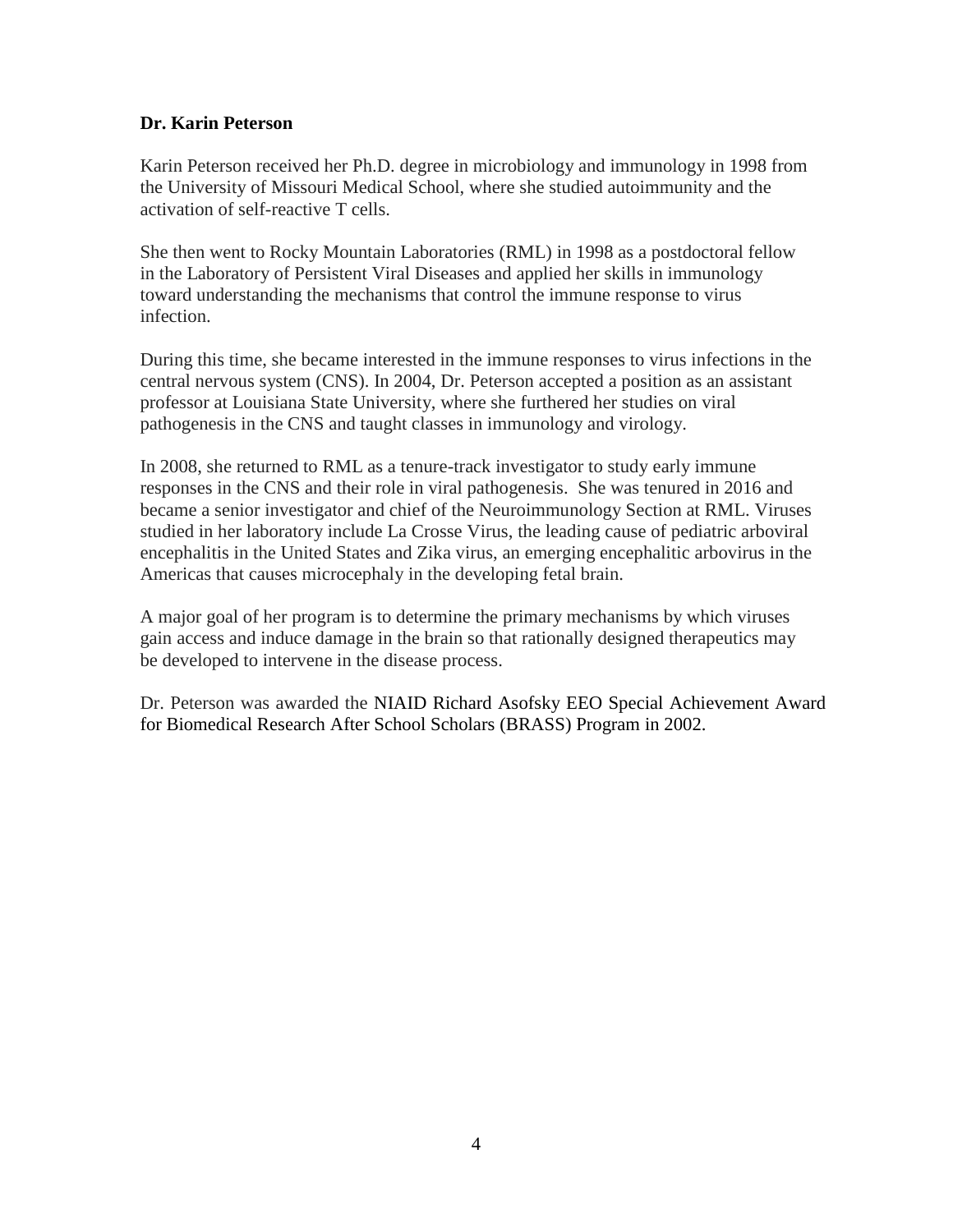# Poster Abstracts

Internship as an Environmental Technician

**Cole Arnett** University of Montana Western Environmental Sciences Department

During the summer of 2016, I worked as an environmental technician for Coeur Rochester Incorporated for an internship in my B.S. Environmental Science degree with an emphasis in geology. The internship addressed my passion for resources management. Coeur Rochester Inc. is a company that deals with high income precious metals such as gold and silver and harmful by-products such as mercury, lead, and arsenic that are in need of regulatory compliance.

Environmental technician's field based work entailed daily depth to water checks of local wells along with water flow from these wells checked through piezometer readings. Other training included the proper storage and disposal of harmful by-products through the proper chain of custody to a third-party representative.

Coeur Rochester mining is based approximately 24 miles to the northwest of Lovelock, Nevada. The Coeur Rochester mine is an open pit heap leach gold and silver operation. This operation includes not just the extraction phase but all the way to the final product. The operation goes through the extraction, refining and hot metals pouring stage. However, after these stages are complete, there is unfortunate by-products that need to be properly disposed of, which is why environmental experts are needed for the mining industry.

This internship also helped give me the tools to further understand the environmental sciences field for further professional career options in the future.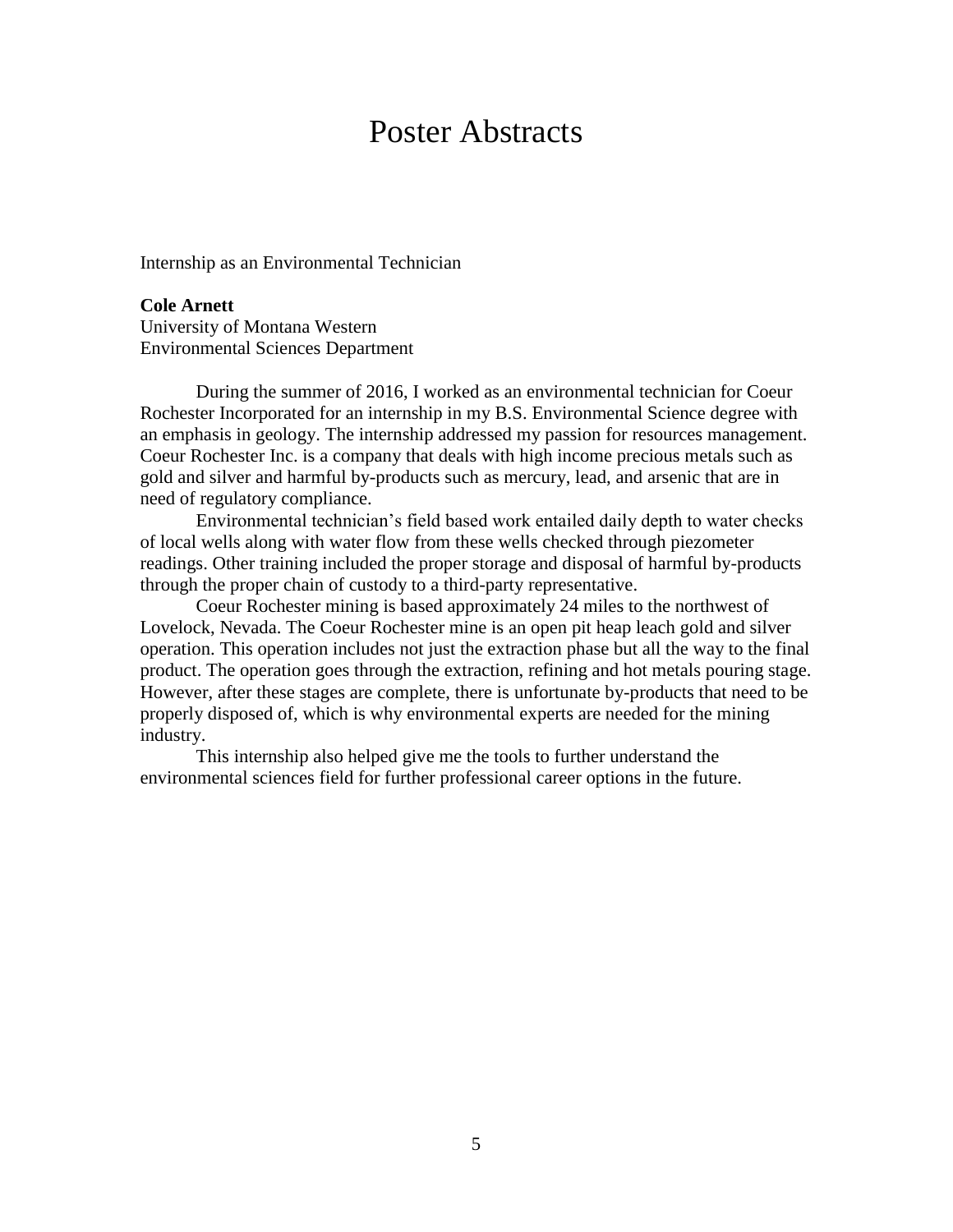Clearwater DNRC Fire Crew Internship

### **Noah Criner**

During the summer of 2016 I was a part of the Department of Natural Resources & Conservation Clearwater Unit wildland fire engine crew. During my time with the DNRC my main job was as a firefighter. However, firefighting was not the only responsibility in which I was entrusted with. I was able to participate within a wide range of different aspects of forestry and fire rehab. The foresters on our unit mentored me as I shadowed them during fire rehab and many different aspects of forestry from road construction to timber sale administration. During my time with the DNRC I was able to use my understanding of natural processes which I gained through my classes at the University of Montana Western. The foresters whom mentored me helped me to apply my knowledge of the natural world into the world of forestry and fire rehab.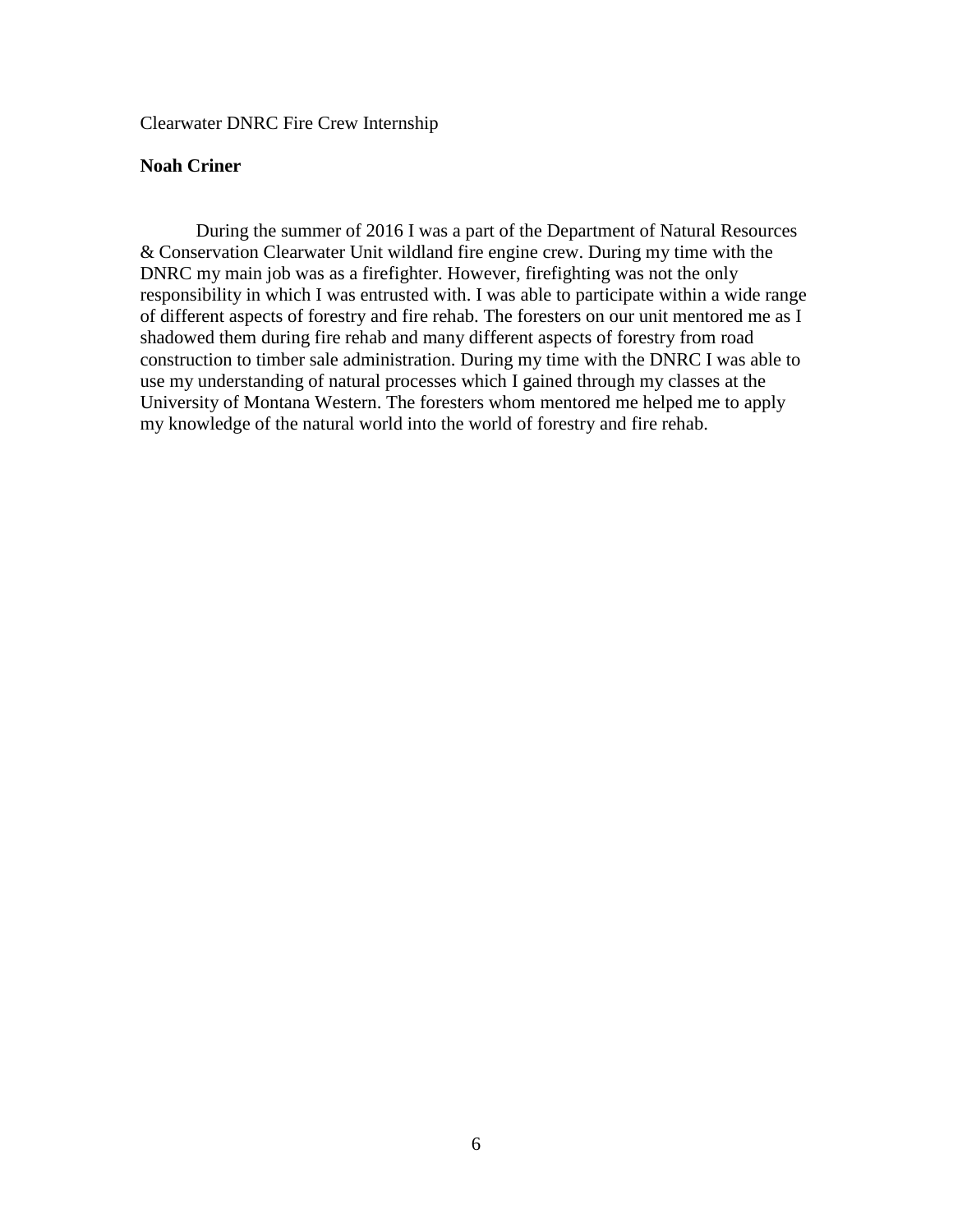My internship as a Forestry Technician

**Trenton R Duty** University of Montana Western Environmental Sciences

For my internship, I worked as a forestry technician for Spotted Bear Ranger District of the USDA Forest Service. My internship was for my major of B.S. Environmental Science, with a minor of sustainable natural resource management. The work I was doing this summer feed my passion of the wilderness and contributed to my knowledge of the environment. This last summer's internship helped guide me to pursue a more permanent career in sustainable natural resource management with the USDA.

The Spotted Bear Ranger District is a very unique district. It encompasses the western half of the Bob Marshall wilderness complex. This area was designated as a wilderness complex in 1964 by the United States Congress. Another distinctive part of the Spotted Bear Ranger District is its extensive use of traditional tools. Due its' vast expanse, the Spotted Bear Ranger District bases crews in two outlying ranger stations.

Last summer I worked out of the Big Prairie Ranger Station which is an outlying station of Spotted Bear. My internship's primary goal was to clear the backcountry trails of fallen trees, rocks and other obstacles to create a safer route for public access. Another important part of my internship was to communicate with the public. Which could vary from informing them of good camp sites to potential hazards they might encounter on the trail. In many cases I educated the public of what my job entails and what I do in the backcountry.

The mission of the Forest Service is "To sustain the health, diversity, and productivity of the Nation's forests and grasslands to meet the needs of present and future generations." Its motto is "Caring for the land and serving people." (Service, n.d.)

Over the entire three-month internship, I learned many numerous skills both social and environmental. The knowledge I learned in class as well as during the internship I was able to accomplish the goals of the agencies mission.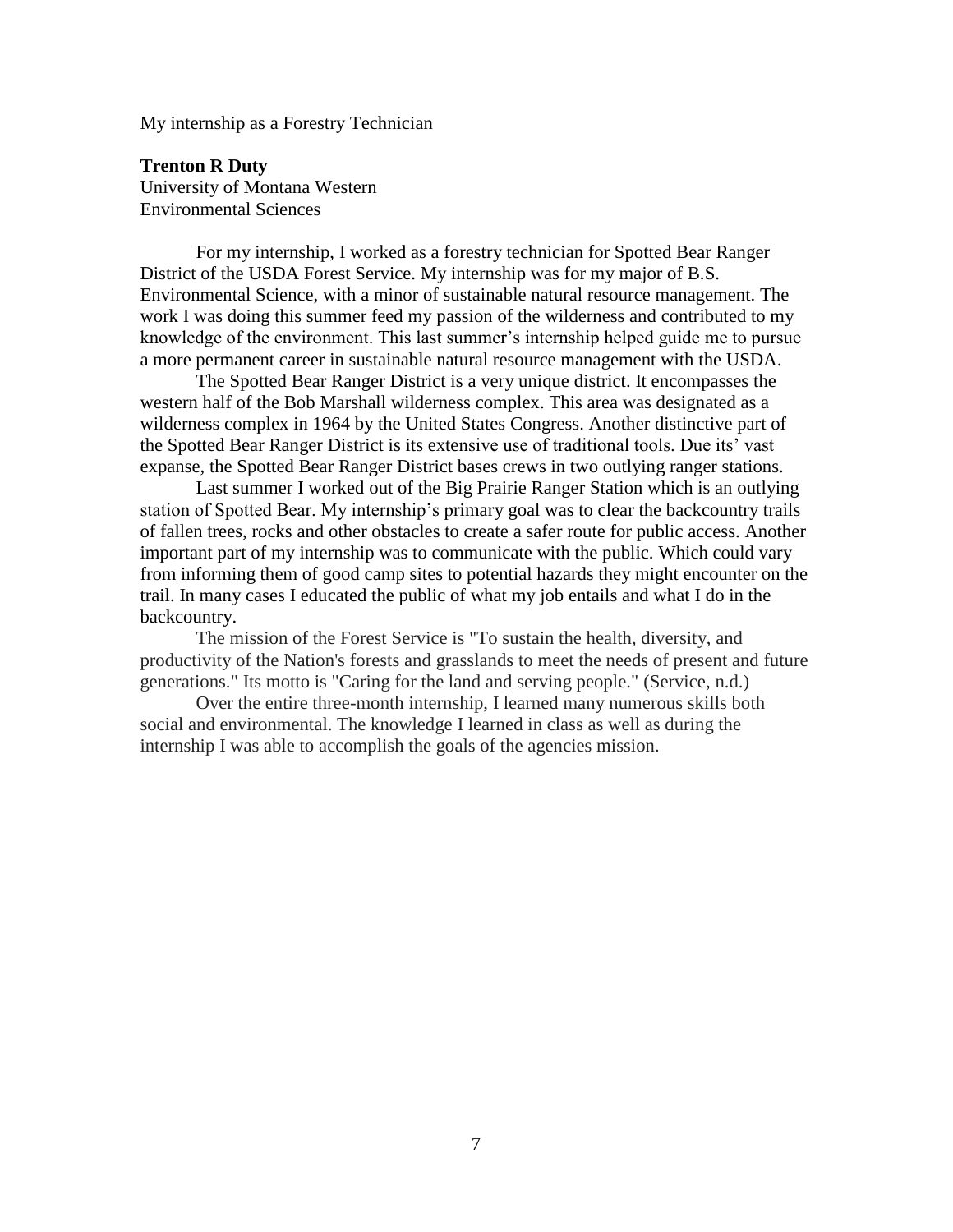My Internship with a Surveying and Engineering Company

### **Brittany Erickson**

University of Montana Western Environmental Science

Of the winter of 2015, I interned at DJ and A, PC. They are a survey and engineering company located in Missoula, MT. I interned with one of the supervisors, who is a hydrologist and worked with streamflow data. Taking previous data that the surveyors have collected from South Fork Sherman Creek located in WA, I transferred that data over to Hec-Ras. Hec-Ras gives you a visual idea of what the stream flow looks like as if you were looking down the stream channel of that cross section. Auto-CAD is a layout that is made up of multiple layers. By clicking the polylines, the x, y, and z coordinates were represented which resulted as the discharge. That data was then transferred over to Hec-Ras to represent the discharge through that cross-section. Working with another colleague, we tried to come up with other ideas to measure and collect stream flow data of the stream water were to be too shallow of low to measure. The focus for collecting streamflow data is to keep track of discharge into the watershed and if the culverts that the stream flows through have an effect on how much discharge is flowing through the stream.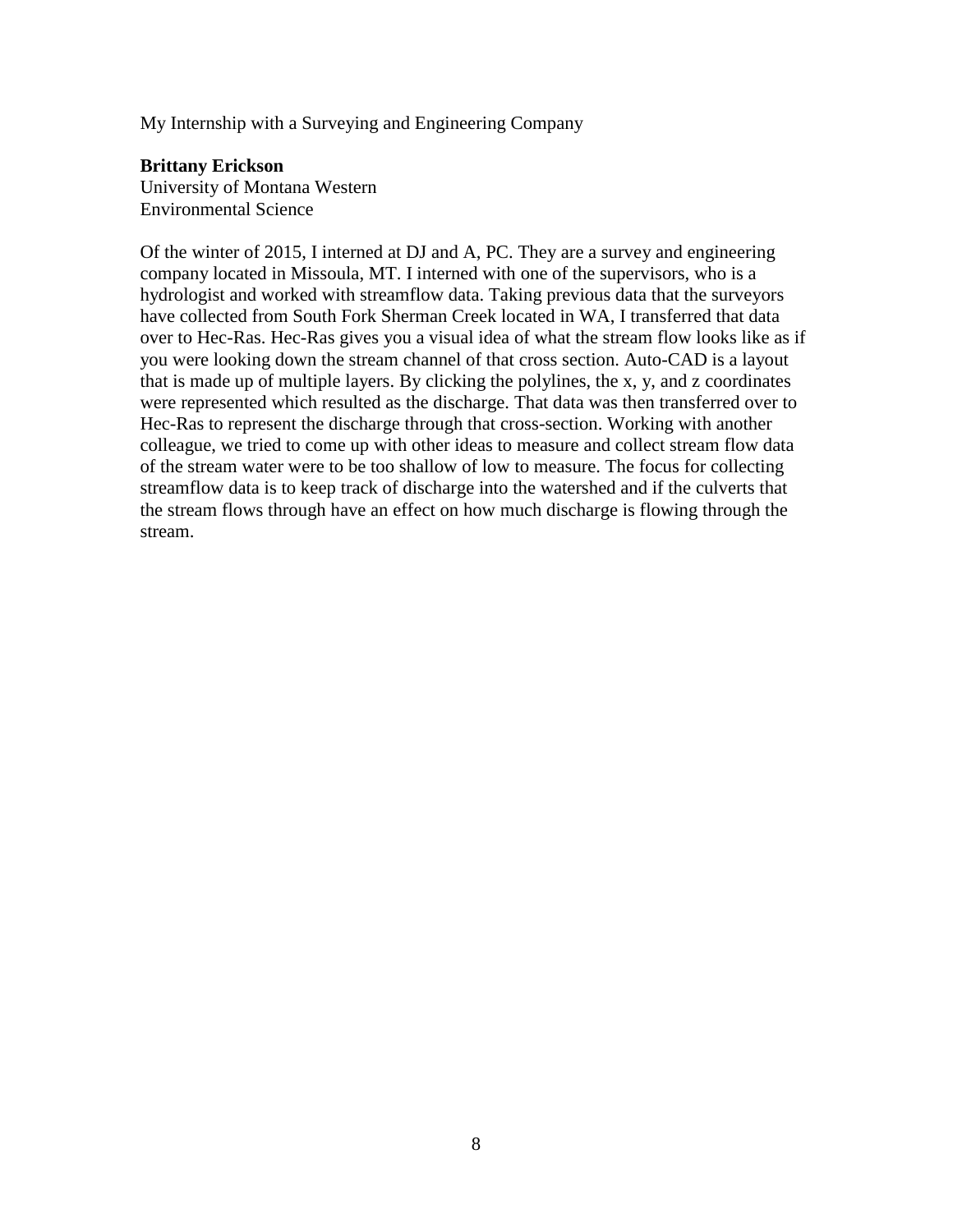Shadowing Internship at Barrett Hospital

**Michael Field** The University of Montana Western Biology Department

During the fall semester of 2017, I interned at Barrett Hospital in Dillon, Montana as a student intern. I shadowed a wide variety of medical professionals including doctors, nurses, and several different kinds of medical technicians. I shadowed people in several different departments including the emergency room, pathology laboratory, imaging, and the nurse's station. This internship was helpful for me in seeing if I would like to pursue a career as a medical professional.

My daily routine included following a designated medical professional, observing his/her routine, and what that person did each day. I also kept a journal of my observations. I was allowed to observe patient care when patients agreed to my presence. During these interactions, I observed that different care providers used different questioning methods and different diagnostic routines to assess their patient.

Interning at Barrett Hospital was an exciting experience. The best part of my internship was being able to shadow different professionals in different departments and to get to meet a great variety of medical professionals and being able to ask them questions. Some of the more thrilling things I was able to see during my internship included a lung biopsy, x-rays, and a cardiac stress test. To Respect patient confidentiality and in accordance with HIPPA guidelines, the age, gender, names, and dates of my observation of patients have been omitted.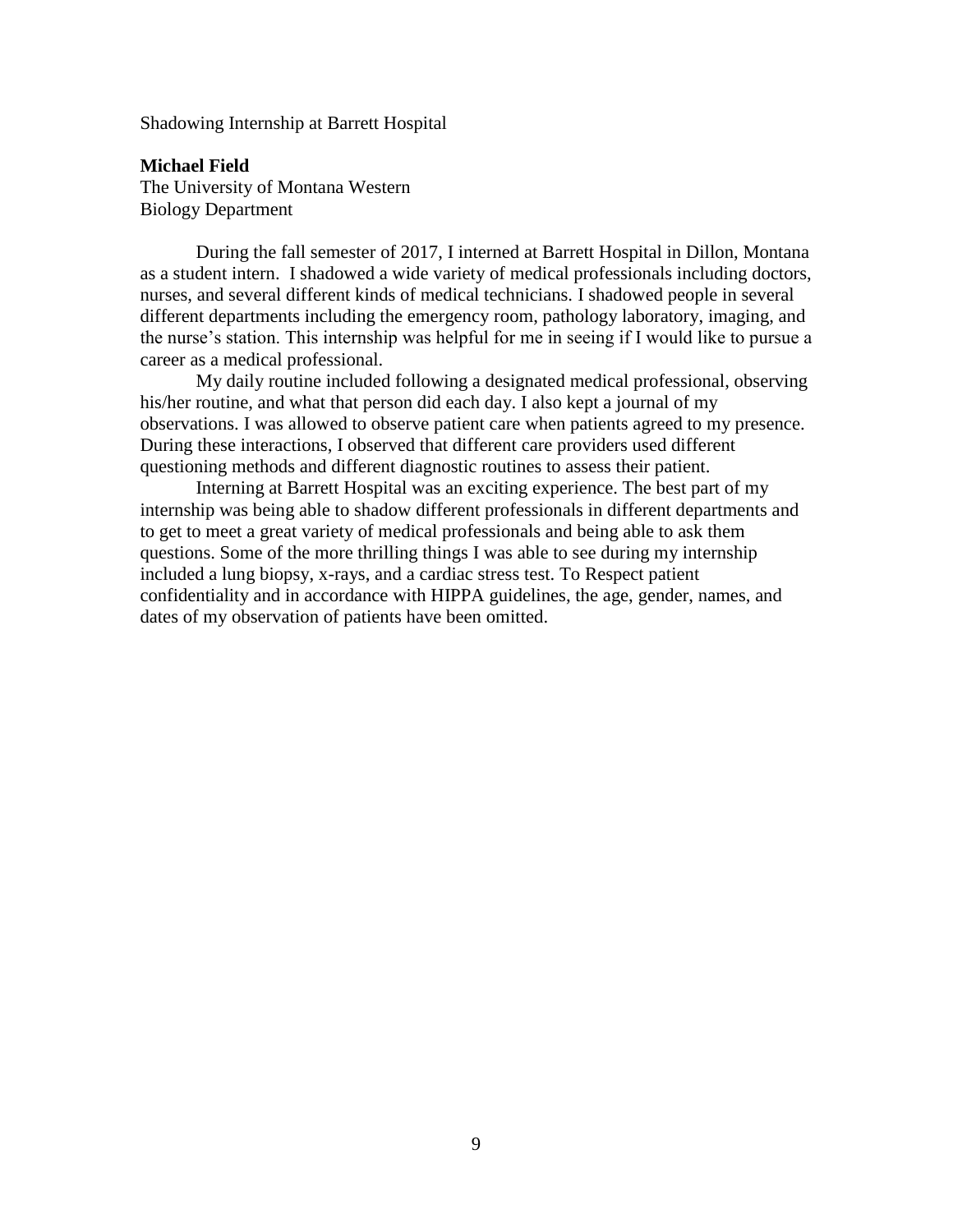Facilitation by alpine cushion plants provides food islands for golden-mantled ground squirrels

#### **Theresa Galhouse and Wendy Ridenour**

The University of Montana-Western Environmental Science Dept.

The stress gradient hypothesis posits that positive interactions such as facilitation are more prevalent in abiotically stressful environments such as alpine tundra. Previous research has demonstrated that alpine cushion plants facilitate other plants in the alpine tundra, significantly increasing plant community diversity. In this context, we explored alpine cushion plants as food islands facilitating multiple trophic levels, specifically *Callospermophilus lateralis*, golden-mantled ground squirrels. A high elevation species that appears to be expanding its range upward in elevation in the face of climate change, *C. lateralis* is a generalist herbivore that can be found in western North America scattered throughout montane areas. Study sites were located in the alpine tundra above Tendoy Lake in the Pioneer Mountains and near Scenic Point in Glacier National Park. We found that at both sites, the alpine cushion plant *Dasiphora fruticosa* is a foundation species that acts as a buffer from stressful abiotic conditions for most other locally occurring plant species ( $p = 0.0001$ , Tendoy Lake;  $p = 0.02$  Scenic point). Additionally, *C. lateralis* spent 3 times more time foraging within *D. fruticosa* cushions than outside of cushions in these alpine tundra communities ( $p = 0.04$  both sites). If *C. lateralis* is responding to climatic changes by contracting its lower elevational range and expanding its upper range into higher elevation alpine tundra communities, then the *D. fruticosa* cushions may be critical in facilitating not only beneficiary plant species but also survival for alpine populations of *C. lateralis* that otherwise would not have been able to expand their range in response to climatic changes. This is the first study of its kind and provides the first evidence that alpine cushion plants facilitate survival for mammal populations. This work is supported by Montana Institute on Ecosystems and Montana NSF EPSCoR Program and the National Science Foundation under award number IAA-1443108.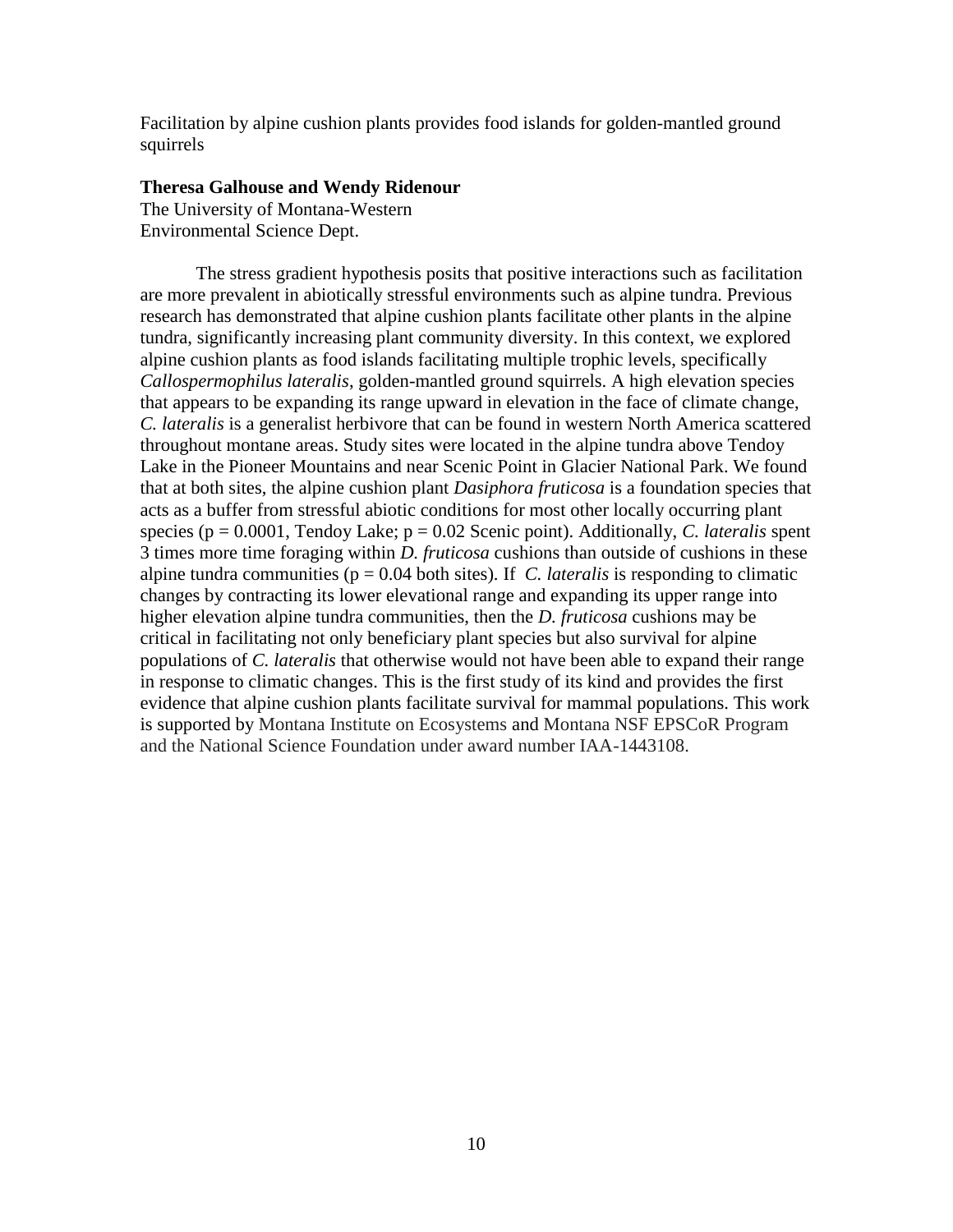### **Connor Greth**

The goal of the Camp Galilee experience is to encourage individual growth within an accepting spiritual community. Staff members must be a responsible guardian of his or her campers' physical, emotional, and spiritual health and safety. Staff members are required to have certifications and/or training in the following: CPR/AED, first aid, lifeguard, and protecting children. Staff members are also responsible for knowing the camp emergency action plans, how to properly report child abuse, how to deal with homesickness, and general safety of campers. The staff members at camp Galilee are in charge of a new adventure group each week of the summer camp season (June-August). Adventure groups consist of a staff member, two councilors, and 9 to 13 summer campers. The staff designs a program age appropriate for each week. Some activities for adventure groups include: kayaking, rock climbing, archery, nature walks, overnight hikes, ropes course, and various other team building activities. The games played at camp galilee do not result in a winning team and a losing team. Activities in which the adventure group must work together in order to accomplish a goal are a useful tool for group development and the individual's feeling of belonging. Summer campers come from a large variety of backgrounds. Each camper has the opportunity to unload the stresses of their everyday lives. When they arrive at camp they have a safe place to be themselves. The friendships and experiences that take place at Camp Galilee last a lifetime.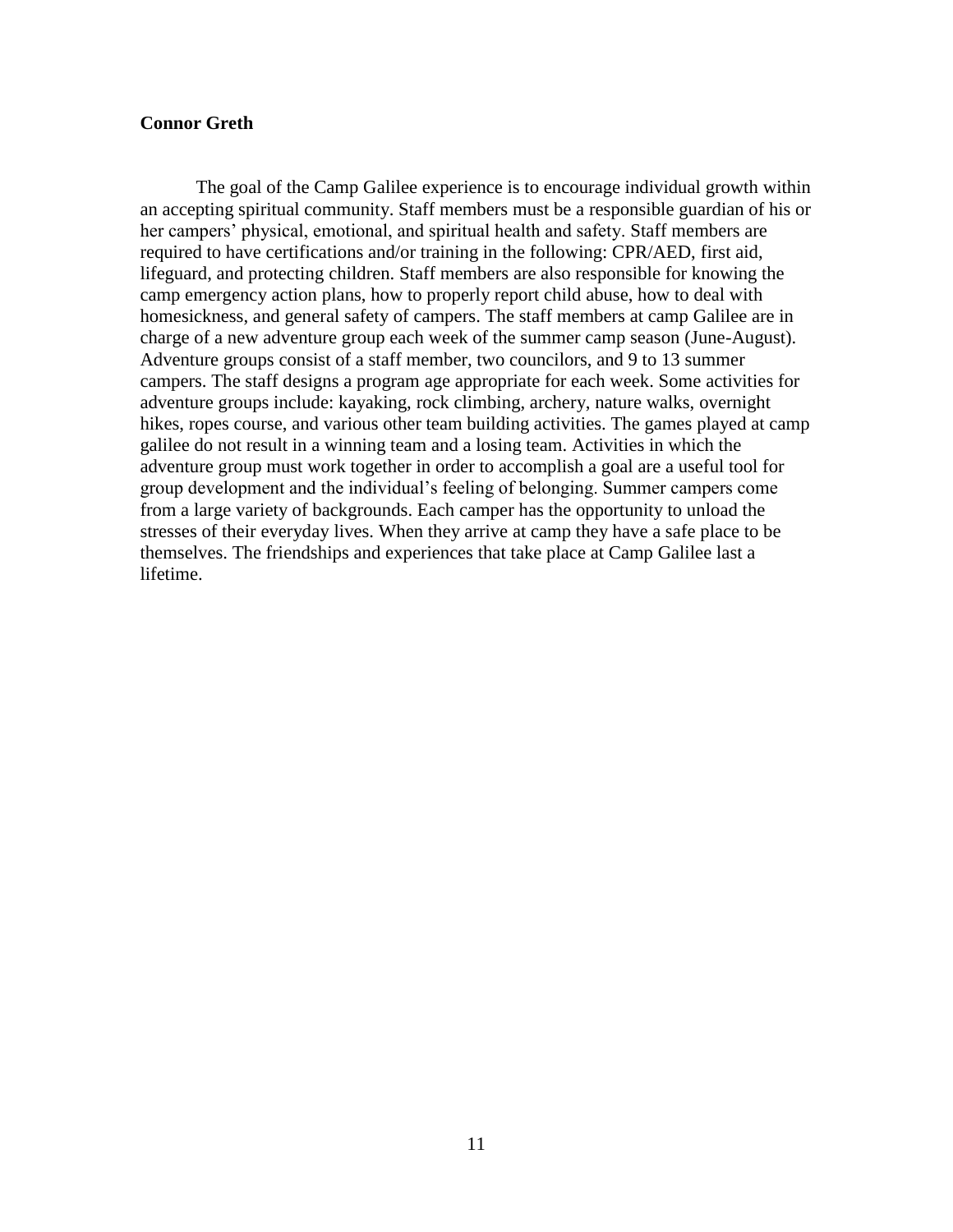My Internship as a Forest Technician

**Chris Hall**  University of Montana Western Environmental Science

During the summer of 2016, I worked as a forest technician with the USDA Forest Service, as my internship for the B.S. of Environmental Science degree, with emphasis in Sustainable Natural Resource Management and Geology. This internship opportunity allowed me to apply my passion for conservation, habitat, and resource management to the real-world problem of Sage Grouse habitat reduction. My experience with the internship helped to increase my passion for the management and preservation of our natural resources for future the current generation and for future generations to come.

As of 2015 Sage Grouse have been identified by the USFWS as a species that has an abundant and well-distributed population across a 173-million-acre range. Even though this is true there are still concerns with habitat reduction. To address concerns a Watershed assessment was performed by the BLM in a portion of SW Montana. Based on the data gathered a decision was made to take action against the encroachment of the Douglas fir, *Pseudotsuga menziesii.* The action that was taken to reduce encroachment is to; thin the trees that have encroached into sage grouse habitat in the summer and fall, then to burn the cut areas in the spring.

My part in this was the thinning process by the use of a chainsaw. Before I could participate I had pass a general chain saw operation course. Upon completion of this course I took another test by falling trees and acquiring a falling certificate. Protocol for thinning procedures was learned in the field with a supervisor. The crew that I was part of would go and thin the timber, weather permitting, five days per week for the duration of the summer. The area that was slashed was part of an approximately 50,000-acre piece of BLM land.

For me the most rewarding part was being able to work outdoors in something I am passionate about. Training and having a very knowledgeable group of people to work with gave me the tools I needed to perform a job at a professional level.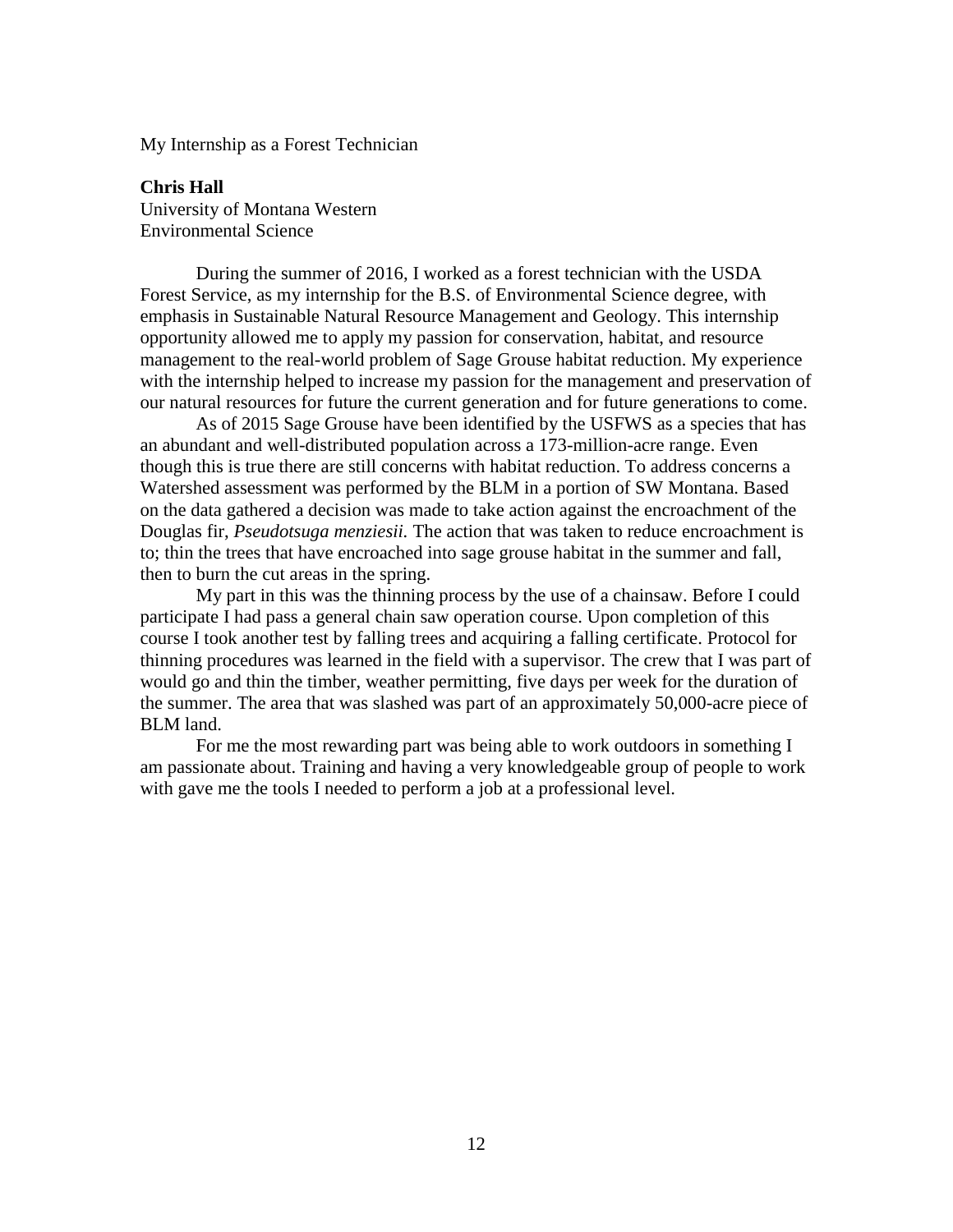The Ways in Which Individuals Behave in a Group

### **Callie Hanson**

University of Montana Western Introduction to Psychology

My senior project was to be a teachers aid for an introductory psychology class, mostly freshman. So, two days a week for two hours a day I was in an office where students could either schedule a time to meet or just drop by to discuss material that was covered in class, get help on ways to study and prepare for tests, and review their work for the course. Several students did utilize this resource they had and it turns out that the five people who showed up to my office hours were the ones who received the highest grades at the end of the block. Part of my project also included teaching a lesson about just one portion of introductory psychology which was a branch of psychology known as social psychology, the scientific study of the way in which people's thoughts, feelings and behaviors are influenced by the real or imagined presence of other people. For my project the students were supposed to attend the University of Montana Western volleyball match and take notes on some of the topics we had discussed over the first few days of my social psychology lessons. Overall, this experience was very beneficial for me in the sense that I was able to help and pass down my knowledge to other students and I was also able to prepare and teach a lesson that I personally wrote. I am very proud of all that I accomplished over the course of that block.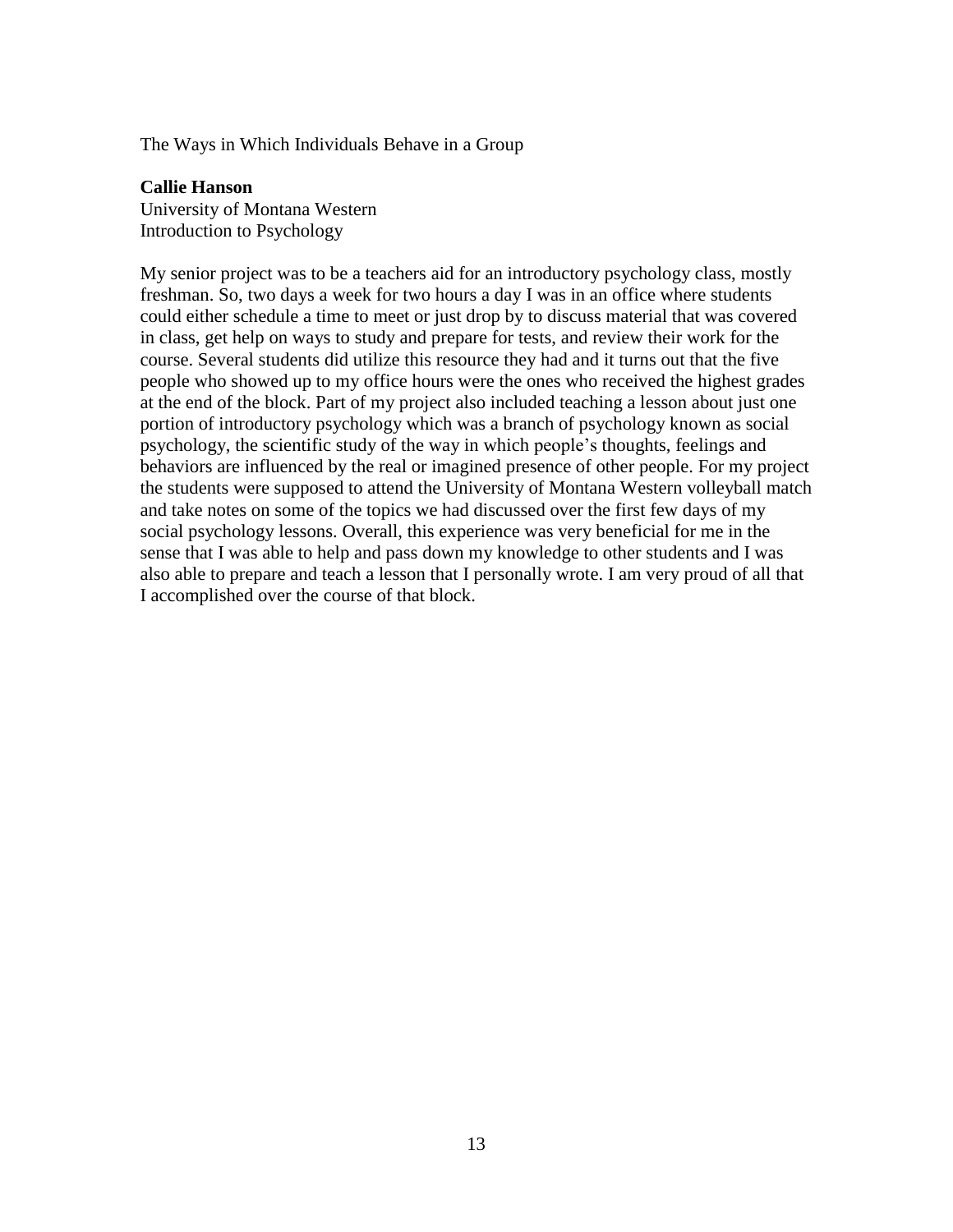Investigating gene expression related to the two-component SaeR/S regulatory system of *Staphylococcus aureus*

# **Sierra Higheagle**

University of Montana Western- Dept. of Biology Montana State University- Bozeman, Dept. of Microbiology and Immunology

The *Staphylococcus aureus* (*S. aureus)* exoprotein secretion system (SaeR/S) is a twocomponent protein system within *Staphylococcus aureus* that has been linked to this pathogen's ability to survive within human neutrophils (polymorphonuclear leukocytes or PMNs). Prior studies have shown that an extracellular (EC) loop, consisting of nine amino acid residues on SaeS, is vital for *S. aureus* to sense and respond to extracellular stimuli—specifically components of human PMNs. Additionally, γ-hemolysin (*hlgA*) is a predominant virulence factor that targets immune and red blood cells. This toxin has been shown to be regulated by SaeR/S. New *hlgA*-GFP *S. aureus* cell strains—including point mutations of the residues on the EC loop—have been developed in order to study the role of each residue in *S. aureus* survival. All strains contained a plasmid on which the *hlgA*  gene was linked with the GFP reporter. The current study sought to both characterize the activity of these strains in the presence of human PMNs as well as determine if *hlgA*-GFP fluorescence was a legitimate proxy for measuring *hlgA* expression.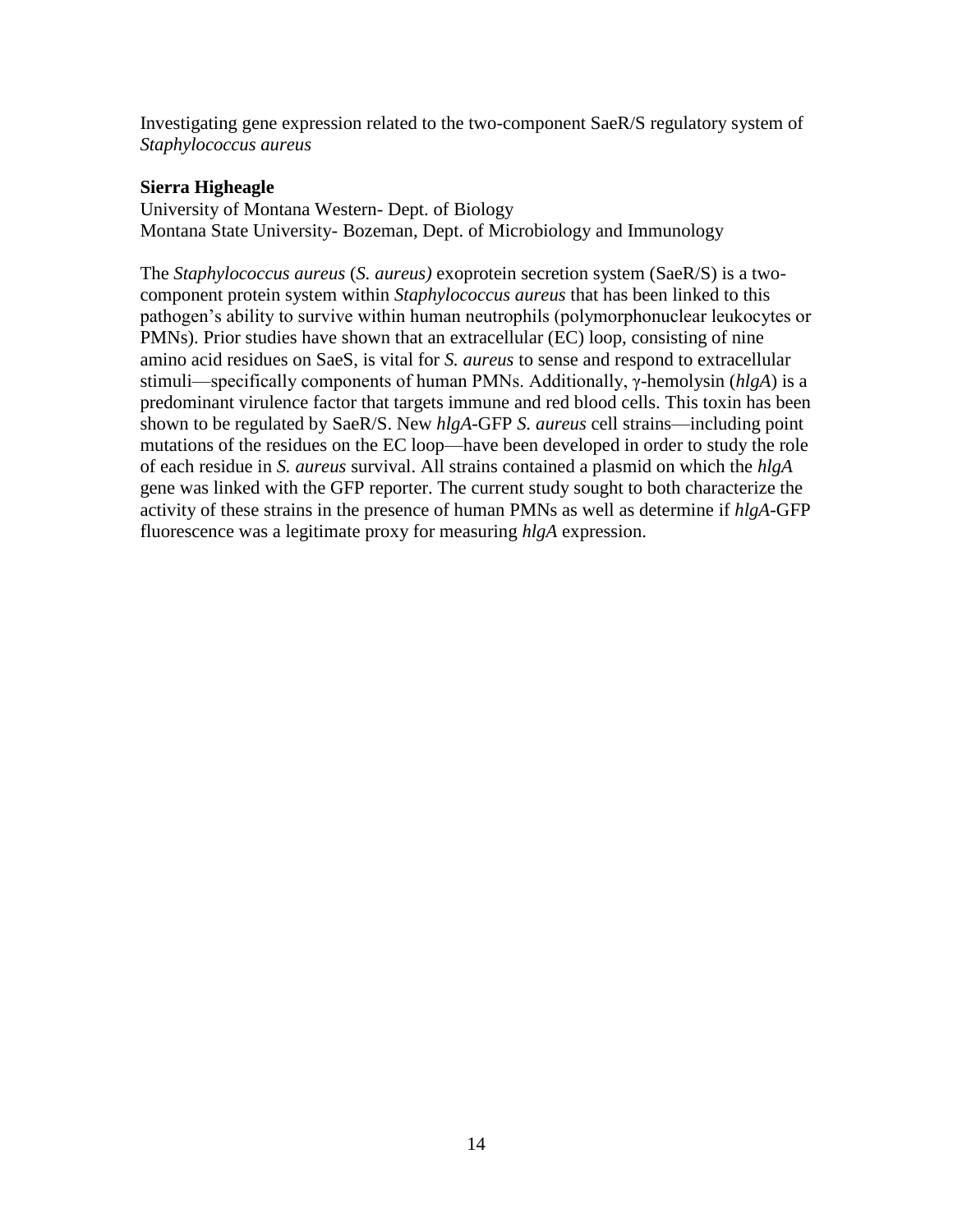Keyboard Courage: Lying in Online Dating Profiles

### **Seth Hogan**

University of Montana Western **HPSS** Psychology of Romantic Love PSYX 494

Lying is a terrible reality that we all must contend with, at one time or another, when looking for a significant other. Online dating presents an interesting opportunity for daters to present themselves in whatever way they choose to be perceived by a potential partner. What this literature review looks to do is compile a wealth of knowledge about deceptive presentations of self in online dating profiles of free online dating sites, and assess the trends in the data that has been done in this area. Discussing differences in strategy, execution, and how men and women lie about subjects in different ways. All of the participants in the studies compiled are users of free dating sites, not paid. This distinction is important to understanding that sites such as eHarmony use the Big 5 personality inventory test and "match" daters without the participants searching through multitudes of profiles. These sites have some safe guards against deceptive presentations on their web profiles. However, free sites allow users to build and search profiles at will, opening the door for presenting whatever "self" you want.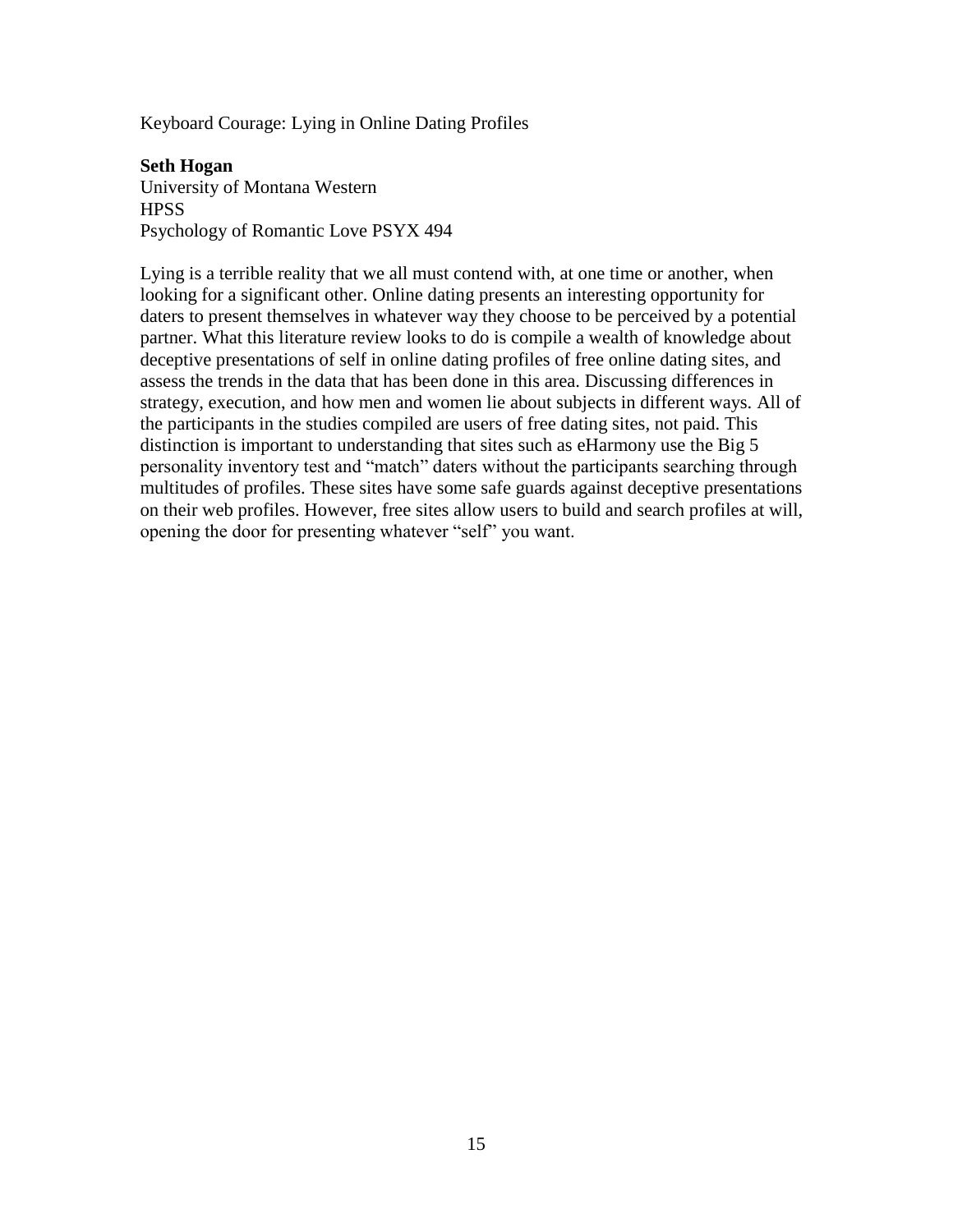Natural Resource Conservation Service

#### **Nathan Matteson**

Environmental Sciences Department

Natural Resource Conservation Service (NRCS) is a Government agency under the U.S. Department of Agriculture (USDA) that aims to help landowners financially and technically apply conservation practices to the ground. NRCS was created in 1935 around the time of the dust bowl to assist in the resource concerns the United States was experiencing in this period. As many Americans were going through financial hardships, the program also provided financial assistance to help implement these conservation practices. Many of the same general programs are in effect today, but slightly modified to fit the needs of present day concerns.

My role with NRCS was a soil conservationist in Dillon Montana, Beaverhead county. With the majority of private land being utilized for agriculture, it is the primary focus of the office. Duties of this position included technical assistance for many aspects of agriculture, mapping of soils, Natural resource inventories, range inventories, and riparian assessments. The future of this agency is very bright as technology advances, and methods are discovered. NRCS is a great resource for any conservation concern, big or small.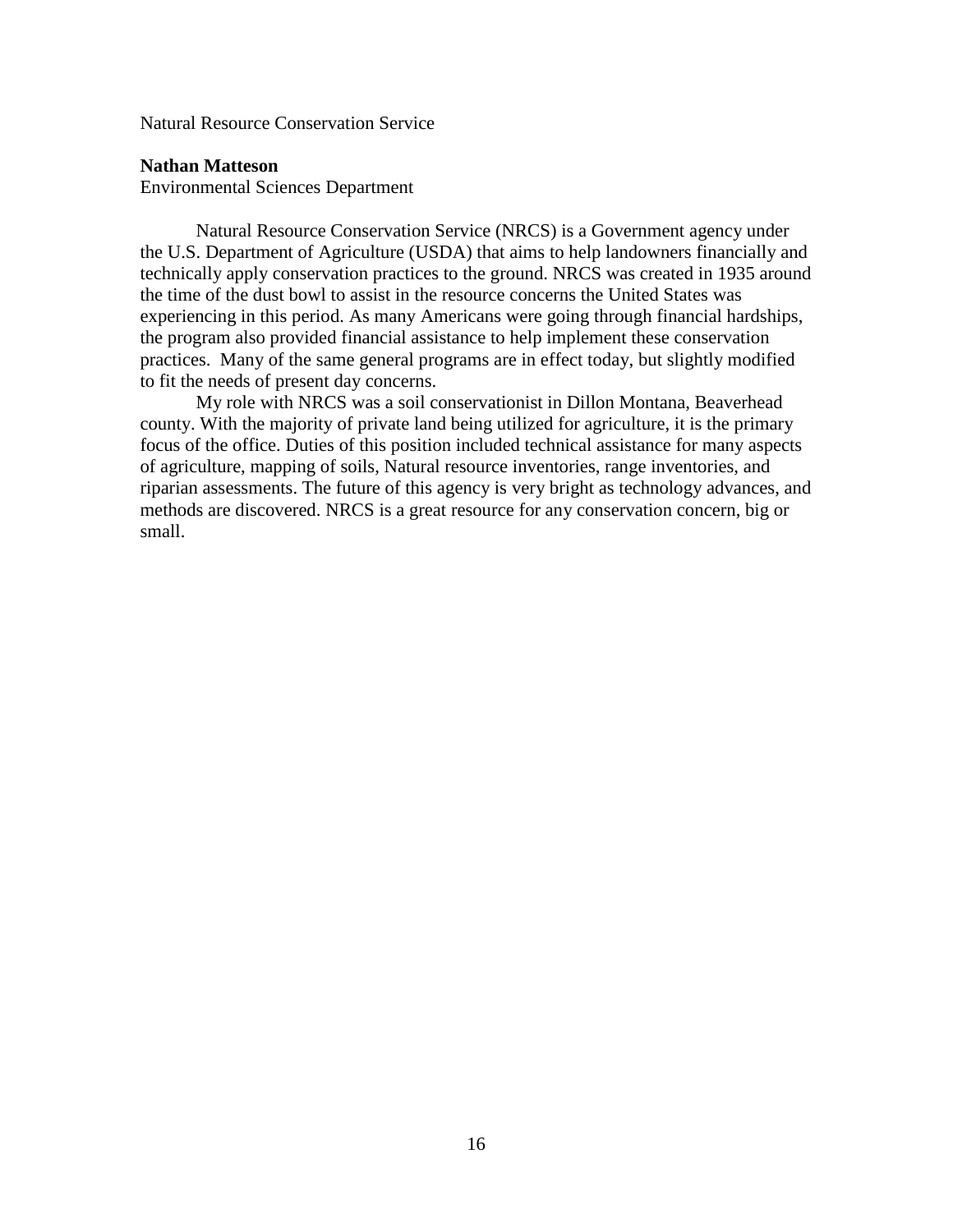Internship as a Range Technician in Rock Springs, Wyoming

# **Andrew McMains**

University of Montana Western Environmental Sciences ENSC 494P

During the summer of 2016, I worked as a range technician for the High Desert District (HDD) of Wyoming at the Rock Springs Field Office (RSFO) as a seasonal firefighter on an engine crew. This seasonal worked was completed both as a summer job and in order to complete my internship for by B.S. in Environmental Science. This internship was completed throughout the summer, but most of the hours were derived from a multi week prescribed fire that took place early in the summer. This prescribed burn helped me further understand the positive and negative impacts of wildland fire on various ecosystems.

Over the past twelve years, concerns have arisen in the Intermountain West regarding the decreasing mule deer populations due to many factors. These studies resulted in the formation of the Wyoming Mule Deer Initiative in 2011. In turn, this initiative lead to the completion of the Wyoming Range Mule Deer Habitat Project EA, of which the prescribed fire I participated in is a part.

The Miller Mountain Prescribed Fire project is located in Lincoln County, about 15 miles west of La Barge, WY. Previous summers work (in which I participated) included cutting and piling conifers up to 9 in DBH. This particular burn targeted 350 acres of conifer encroached aspen stands at the south end of Miller Mountain, near Dutch George and Perkins Creek. The goal of the project is to stimulate regeneration of aspen plant communities and reduce conifer encroachment as well as reduce the hazardous fuel bed in the project area.

During the actual prescribed fire I assisted with ignitions in moving fuel mixtures around to resupply the actual burn crew. The next day I assisted the holding engines in suppression of the fire within several conifer stands, cutting a fire line around the active perimeter. This action continued for two more days. After containment, all other participating elements left, with the exception of my engine. We continued to hike and monitor the fire for another week. We also participated in some restoration efforts after the burn was controlled.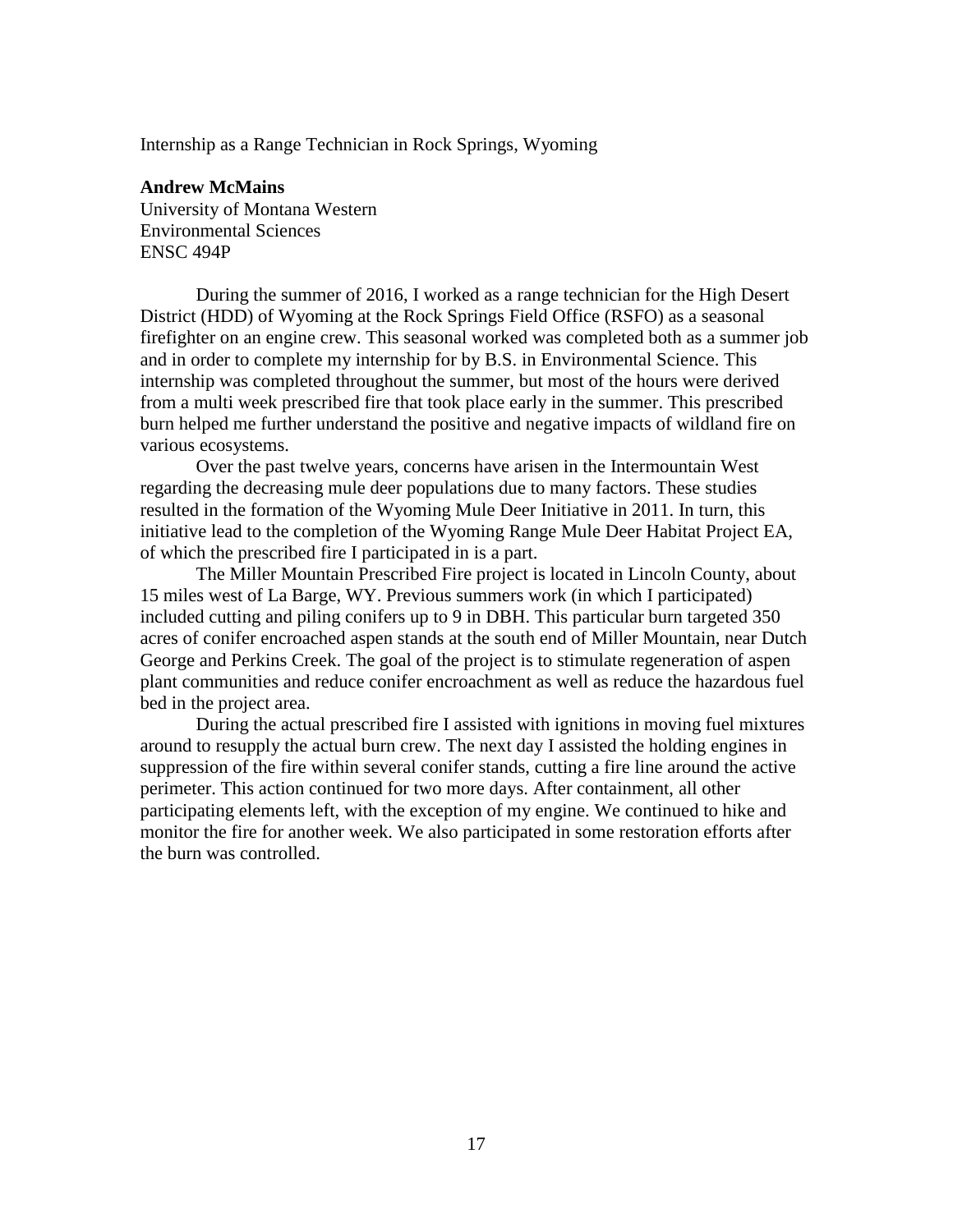Internship as a Federal Mule Packer

**Trepper Osburn** University of Montana Western Environmental Interpretation

The Rocky Mountain Regional Specialty Pack String is based out of central Colorado and is a government mule packing operation that travels throughout the Black Hills of South Dakota, Wyoming, Nebraska and Colorado. We operate with 11 pack mules and 4 horses, and offer pack support for the Forest Service and other nonprofit organizations that are working on public lands in remote back country areas and the wilderness. With very few Forest Service districts that operate a stock program, our job is important in getting backcountry work completed by supplying the proper equipment and gear to the workers.

Education and safety are key components to operate successfully. We spend approximately one week at a time at one work place before we travel to the next packing project. During our time at a work project we provide stock safety training to the crews that will be working around the stock. At the end of each project we offer a packing demonstration to the district and the general public. These packing demonstrations offer insight into the history of packing, education on the process and inform the public that packing operations still exist in this modern world. During these interpretive talks, we demonstrate how to properly pack a mule and how we practice "leave not trace" while working with livestock in the back country. In addition, each year we offer a week-long mule packing clinic to Forest Service employees around the region that desire to learn the art of packing or broaden their horsemanship knowledge and safety while working with mules and horses.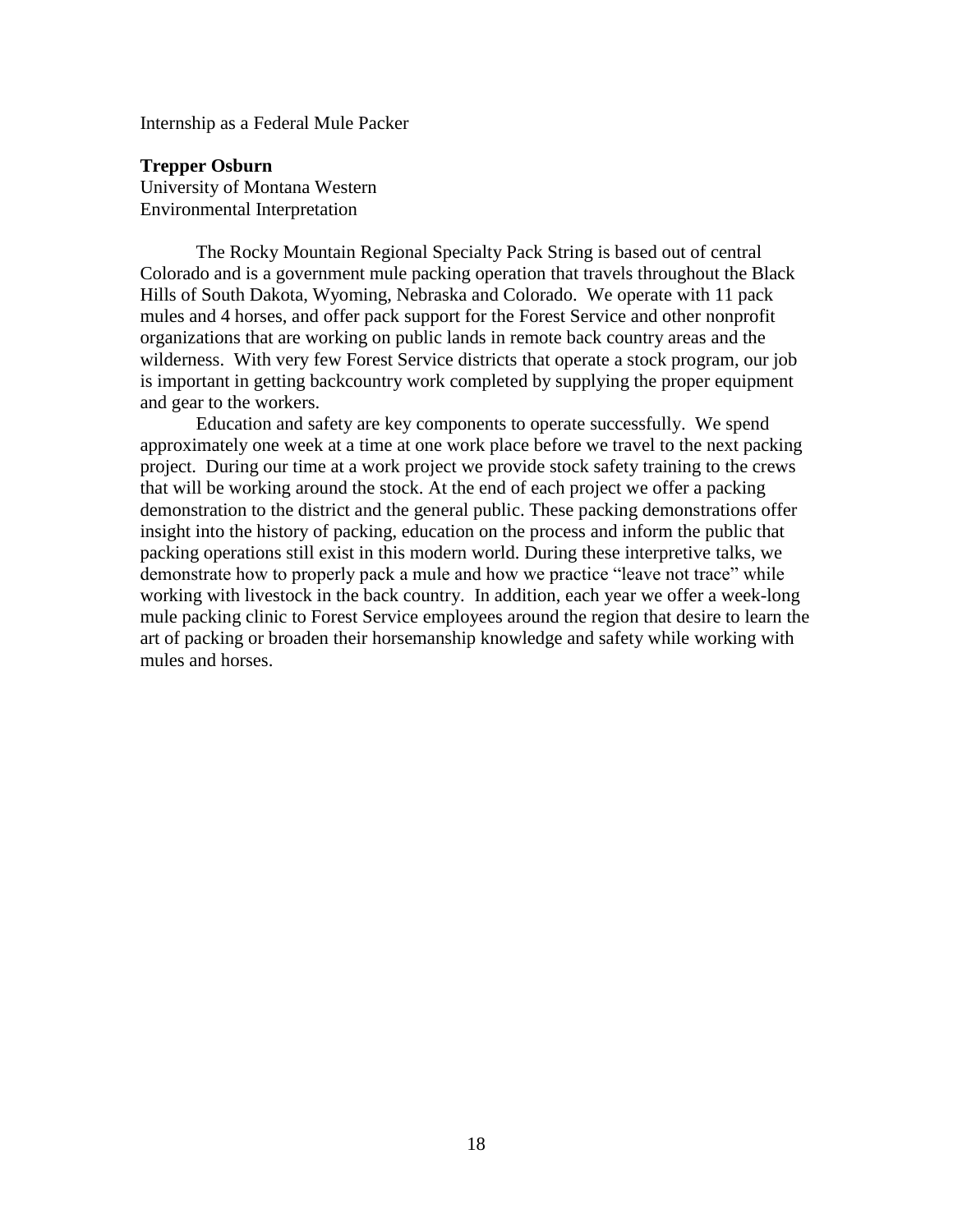Technical Memo Beulah Reservoir

**Cody Pierson** University of Montana Western Environmental Interpretation

Bull Trout were listed as threatened in 1999. The North fork of the Malheur and Beulah Reservoir have been designated critical habitat. Migratory Bull Trout reside in Beulah Reservoir from early October through May when they begin migration upstream to spawning locations in the headwaters of the NFMR watershed. By mid to late summer, migratory Bull Trout are mostly distributed upstream of the mouth of Little Crane Creek. Following spawning, individuals exhibiting migratory life history characteristics migrate downstream to the reservoir (October through mid-December). Juveniles rear in the upper NFMR for up to 4 years before moving out of their natal tributaries into downstream habitat in the main stem of the NFMR and Beulah Reservoir for Foraging/Migration/Overwintering (FMO) habitat. Adult and subadult rearing and foraging habitat includes the upper NFMR and Beulah Reservoir. The area along the North shoreline of the reservoir (approximately between the mouth of the NFMR and Warm Springs Creek) encompasses the majority of the area capable of providing this specific habitat. Current operations provide opportunities for a diverse vegetative community within and adjacent to the reservoir full pool elevation; however, not all the vegetation is available to fishes throughout the year. Grazing may be limiting expansion within the current distribution and depth of water may limit expansion further into the seasonally inundated shoreline.

Habitat improvements along select shorelines could provide habitat benefits for lake spawning prey species. Species most tolerant to inundation like the willow species would have the greatest chance of success. Natural expansion would likely occur if grazing were minimized until plants became established. Supplemental planting of willow saplings could increase the habitat diversity. Artificial habitat structures placed within the pool footprint could provide cover in areas that are void of plant growth; however, the type of structure and placement would need to be considered to maintain functionality and avoid recreational hazards.

Limiting livestock grazing along shorelines capable of providing spawning and rearing habitat is recommended. Vegetation should expand naturally and supplemental planting can occur if needed. Artificial structures can also be provided to create habitat in areas that conditions limit natural expansion.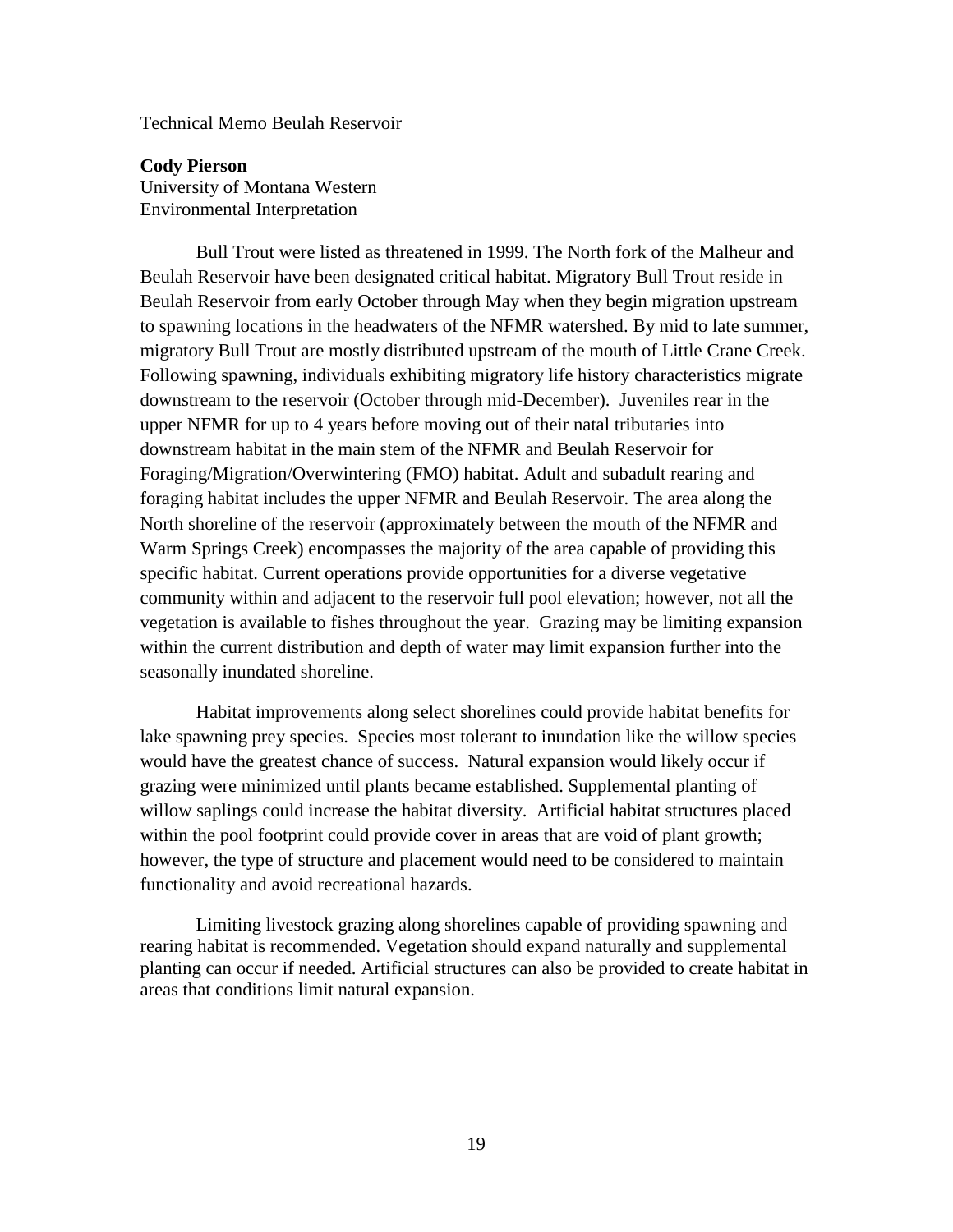Montana Department of Natural Resources and Conservation Internship

#### **Jackson Spooner**

University of Montana Western Environmental Interpretation

The purpose of this internship at the Montana DNRC (Department of Natural Resources and Conservation) was to gain firsthand experience using the knowledge that I have received at The University of Montana Western as an environmental interpretation student. As an engine boss with the Kalispell Unit DNRC the interpretation skills that I've gained at UMW helped me nearly every day on the job. My duties as an engine boss were to communicate the daily assignments to the firefighters that I supervise, teach wildland fire related courses, communicate to the public about wildfire danger and safety, forest health management and wildfire suppression. Each of my duties as an engine boss require an aspect of environmental interpretation or just interpretation. The station that I worked at is called Boorman Staion and is located in Marion, MT about 220 miles northwest of Dillon, MT. The area that the Kalispell Unit is responsible for is about 700,000 acres of land with federal, private and state ownerships. It is the Kalispell Unit's responsibility to protect all the federal, private and state ownerships from wildfires but only state lands for forest health management. During my internship, I was able to take part in the forest health management by supervising crews during trail rehabilitation, removal of diseased trees on state lands and parks, forest thinning projects for forest health, forest thinning projects for reduction of wildfire risk and wildfire rehabilitation. Wildfire suppression, communication of daily assignments and instructing wildfire courses were also a large portion of my internship. These three duties all have massive amounts of interpretation skills involved by being able to communicate properly to your peers and making sure that they fully understand what you are trying to communicate.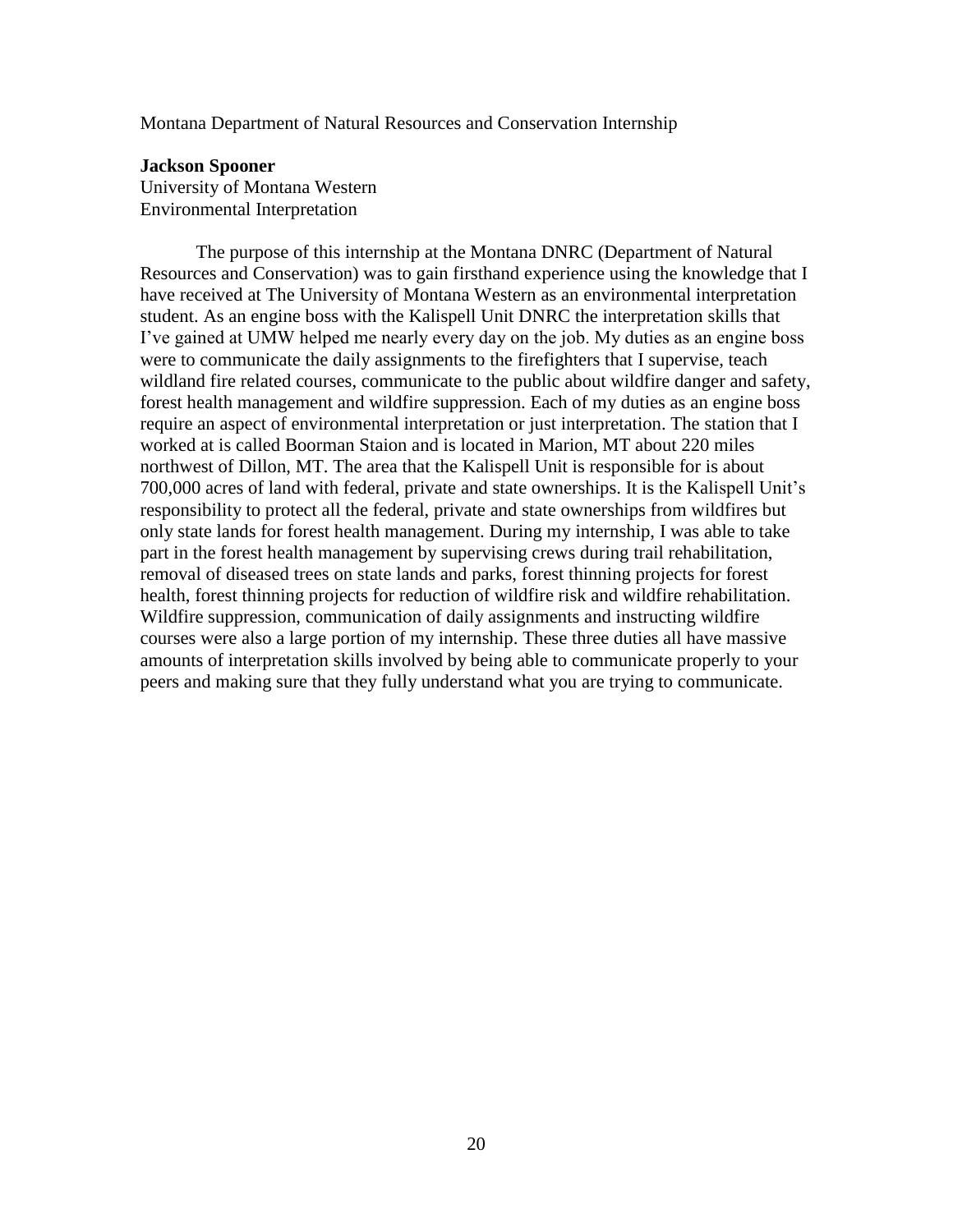#### Internship as a PPQ Technician with the USDA APHIS PPQ Department

#### **Cole Twedt**

The University of Montana Western Environmental Sciences Department

During the summer of 2015, I accepted a position as a Plant Protection and Quarantine Technician with the United States Department of Agriculture (USDA) Animal and Plant Health Inspection Service (APHIS) Plant Protection and Quarantine (PPQ) department to serve as my internship for my Bachelors of Science Environmental Science degree. It was a paid internship at a GS-04 level. The internship was overseen by Shayne Galford, the state PPQ officer in 2015.

My duties as a Plant Protection and Quarantine Technician included, keeping diligent records, biological insect control and monitoring, setting and servicing insect traps, catching insects with a net and by hand, visually surveying grasshoppers and other insects, and the application of pesticides for grasshopper suppression.

For one week, early in the field season, I was sent to Charlo, Montana to work on the National Bison Range. During this week I monitored, collected, and spread insects that were being used for biological control of noxious weeds. The remainder of my internship was spent traveling around Montana, collecting grasshopper and morman cricket population data, and setting insect traps that were used to monitor invasive insect species. In the last few weeks of my internship, I took part in a large-scale application of pesticides on a private ranch, which housed a concentrated population of grasshoppers. The goal was to prevent large-scale biomass reduction and, in turn, allow for sustainable grazing to continue in this area.

Invasive insects and large populations of grasshoppers can cause considerable damage to an ecosystem. These threats can also diminish resources, such as biomass, used for agriculture. The purpose of my duties and data collection, was to provide data for Shayne Galford and other land managers to make informed mitigation decisions concerning the impacts of current and future insect populations. The Plant Protection and Quarantine Technician position introduced me to sustainable land use practices, as well various methods of invasive species control. I also gained skills in data recording and collection. These skills will, undoubtedly, become great assets to my future career in sustainable resource management.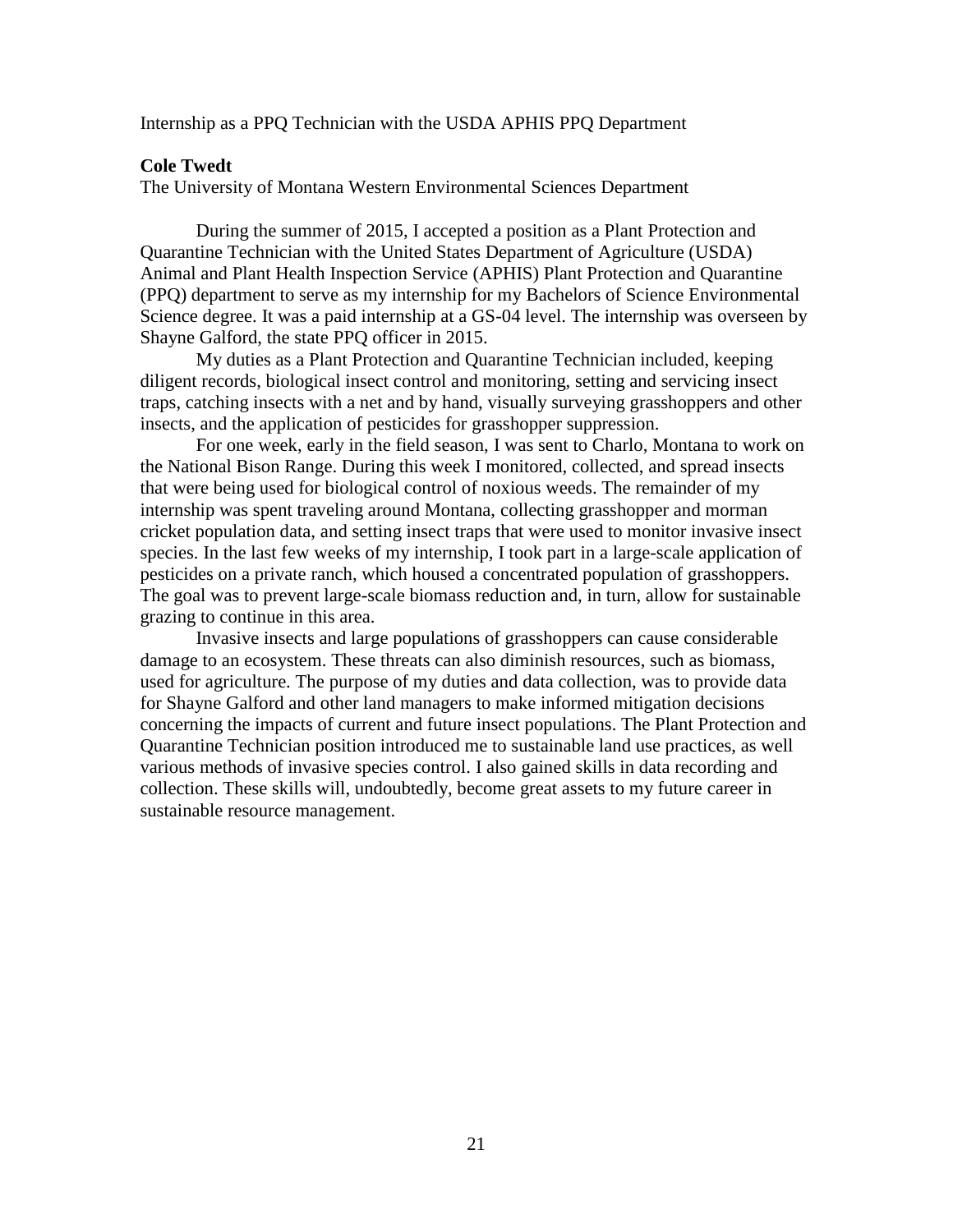Utilizing Geographic Information Systems to Enable Information Sharing Across NEON Domains

# **Sharon E. Williams**

University of Montana Western Environmental Sciences Department

The National Ecological Observation Network (NEON) is a continental-scale ecological observation facility sponsored by the National Science Foundation designed to gather and synthesize data on the impacts of climate change, land use change and invasive species on natural resources and biodiversity. The mission of NEON is to enable understanding and forecasting by providing infrastructure and consistent methodologies to support research and education in these areas. A necessary component for supporting that infrastructure is enabling information dissemination and collaboration between NEON staff across all (twenty) continent-wide domains.

Data collection information within NEON domains are catalogued by location and standardized visual representation of this data is best displayed and recognized within a graphic spatial context. Individual sites within a domain contain many points which are associated with unique sampling characteristics. Through the use of a dynamic web map, NEON staff and field technicians are able to quickly locate sampling sites across all domains. Interactive labels, popups, and symbology illustrate information regarding sample type, land cover type, property owner, and other relevant information for each location. These maps are shared through a NEON Enterprise GIS, which includes a centralized data repository where information can be accessed through an ArcServer and published as an accessible web service for real-time visualization and information dissemination. This simultaneous and instantaneous updating capability prevents potential operating inefficiencies such as duplicate data and outdated information. In addition, this platform could eventually enable the public and researchers to access, analyze, and visualize data about NEON sites.

This document explains the process and rationalization for using geographical information systems (GIS) for the construction of interactive domain maps that display spatial information appropriate to NEON's data collection efforts-- topography and geographic characteristics, aquatic and terrestrial sampling sites, observation tower locations, and domain support facilities.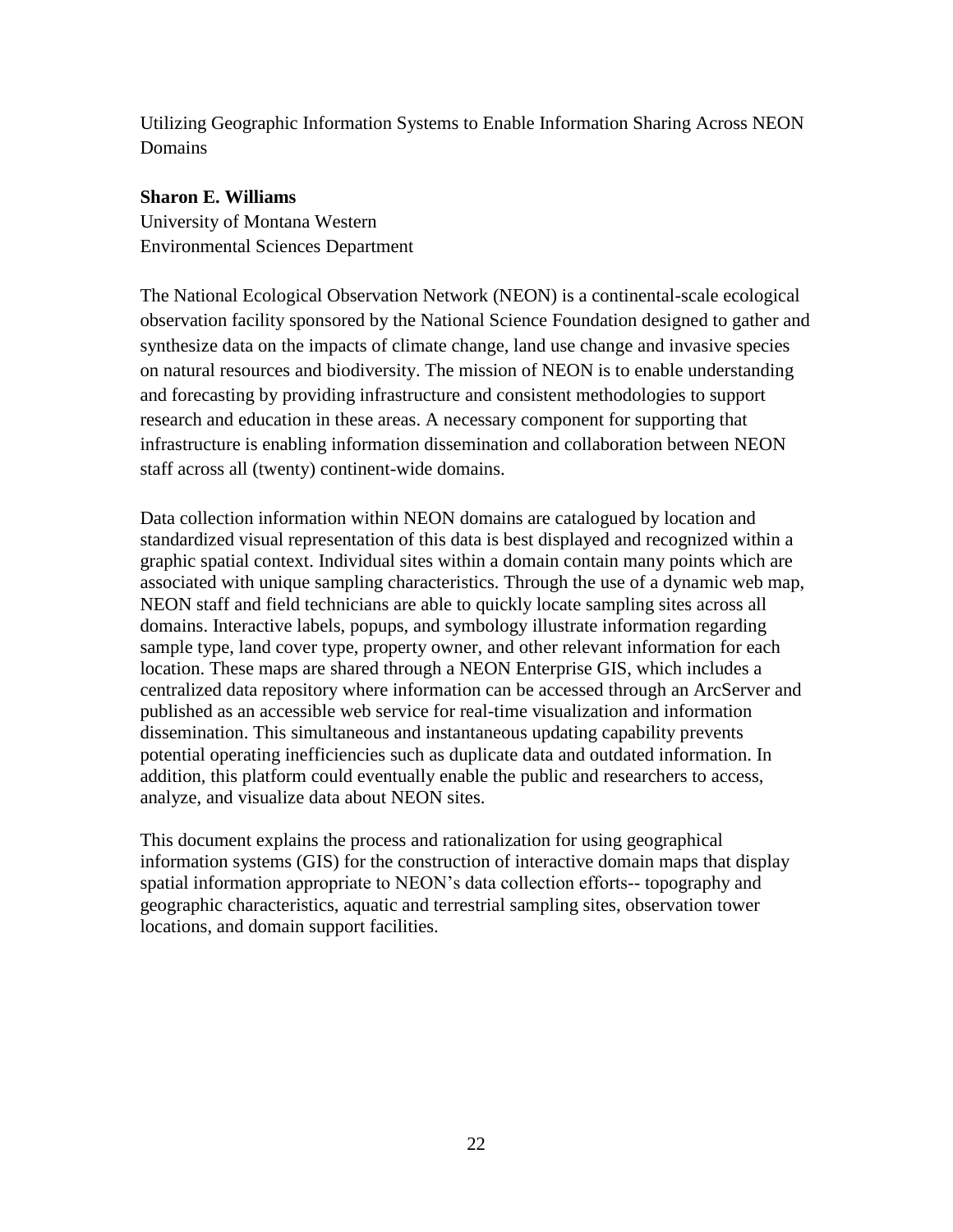Inventory and Assessment of Poindexter Slough in the Beaverhead River Drainage Near Dillon, MT

**Jazzmyn Mullen, Danilo Figueroa, Jack Michael, Sharon Williams, Candice Dunagan, Andrea Love, Connor Greth, Kyle Hauns, Dominique Blain, Lee Salmonsen, Trystan Capp, Andrew McMains, Jackson Spooner, Jacob Miller, Austin Jaynes, Noah Criner, Trenton Duty**

University of Montana Western Environmental Sciences Department Field Studies

Poindexter Slough, located approximately 3.0 miles south of Dillon, MT, is a lowgradient side channel (likely a former channel of the Beaverhead) fed primarily by the diversion of water from the Beaverhead River through a head-gate located at the headwaters of the slough. This infrastructure allows a maximum of 50  $ft<sup>3</sup>s<sup>-1</sup>$  to be diverted from the river. Additional water input along the length of the slough, which accounts for an added  $25 \text{ ft}^3 \text{s}^{-1}$ , includes surface water, natural groundwater, and irrigation return flows. The slough loses approximately 35 ft<sup>3</sup>s<sup>-1</sup> to irrigation demands and up to 60 ft<sup>3</sup>s<sup>-1</sup> from diversion into the Dillon Canal during peak irrigation season. The Dillon Canal forms a barrier that raises the water level in the slough, slowing the flow and making a trap for sediment.

To eliminate this problem, Montana Fish, Wildlife, and Parks and The Beaverhead Watershed Committee carried out a restoration project over the course of one year (between the spring of 2015 and the spring of 2016) with the purpose of improving water quantity, habitat quality, and sediment transport, with an emphasis on expanding fishery benefits. This work, intended to reduce sediment input from the Beaverhead River, included an upgrade to the diversion gate, a replacement of the irrigation infrastructure, mechanically removing in-stream fine-grained sediment, modifying channel dimensions and transplanting riparian vegetation.

The 4.73 mile assessment area, which included both restored areas and an unrestored control area, was assessed by the University of Montana Western (UMW) Environmental Sciences Field Studies students both during and after restoration and includes twenty-two cross-sections placed between the diversion dam and the confluence on the Beaverhead River. This report, conducted by the 2016 Field Studies class, comprises the third annual assessment completed by UMW and includes an evaluation of stream morphology, instream macro-invertebrates, riparian vegetation, and stream habitat.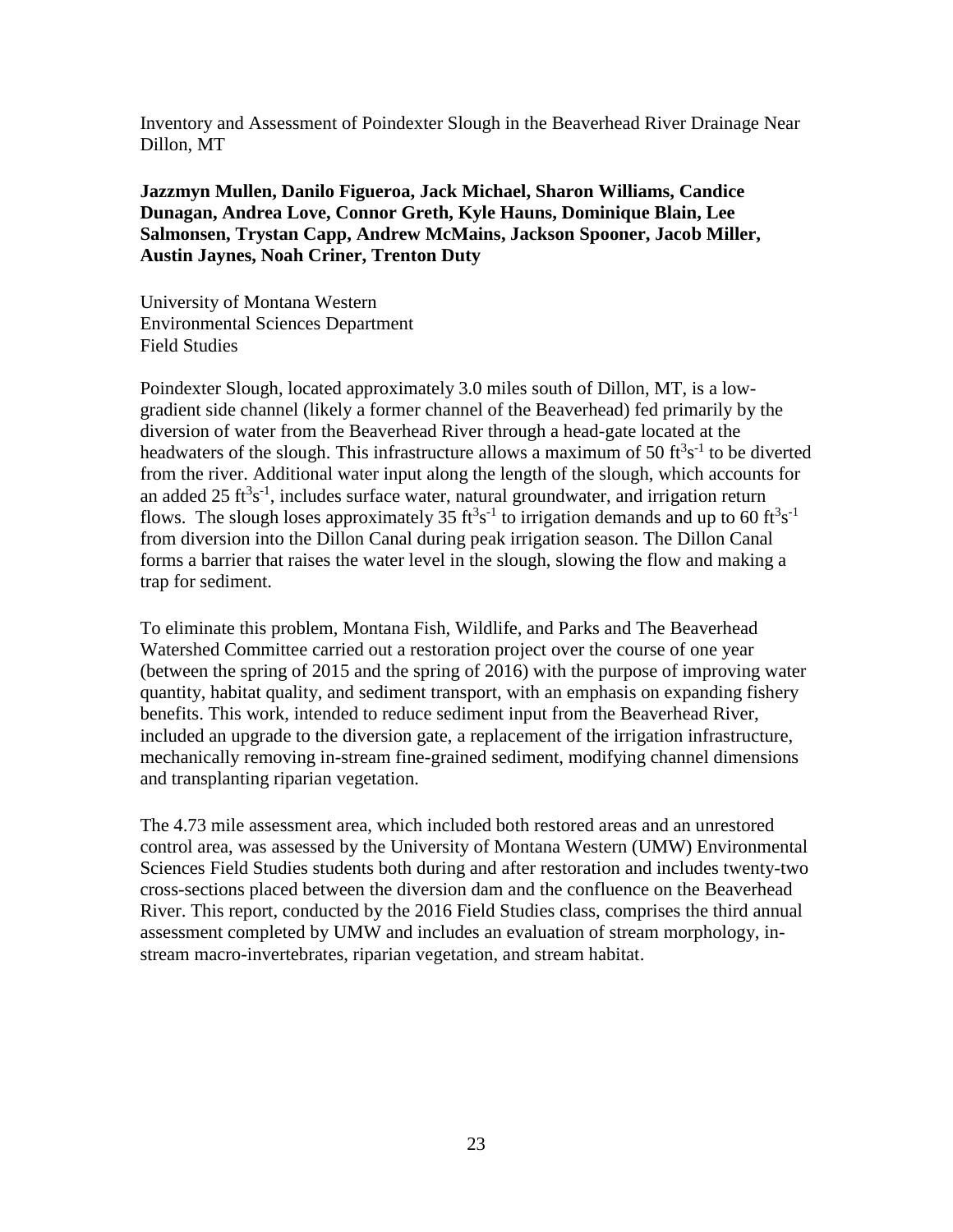# Presentation Abstracts

My Internship as a Beaverhead county BLM Volunteer

#### **Michael Baumberger**

University of Montana Western Biology

For the summer of 2016, I volunteered at the Beaverhead County BLM office working with the biologist, as my internship for a B.S. Biology degree, with an option in integrative biology. The internship was good for me to learn what I wanted to do with a biology degree with an interest in animals. This internship also made me realize I did not want to work for the federal government with wildlife, and further peaked my interest in a career in a zoo or aquarium setting.

The understanding of what the Bureau of Land Management does for the limited wildlife they manage is the main goal I planned to learn from this internship. This summer began with me going with the seasonal wildlife biologist to continue a survey of bald eagle nest around the Beaverhead and Madison county. The next more important thing I began that summer was the sage grouse surveys to better understand why number have fallen and how we can improve them.

Then continuing the summer, I had much to do that included going with a group of the employees was to help with the watershed assessment surveys of local bodies of water that the BLM had begun many years ago and continued to add new sites as well as continue to monitor previous sites. Also, another important management issue in Montana is controlling the white bark pine beetles damaging white bark pine trees. With the seasonal botanists and seasonal wildlife biologist I went to Madison county near Ennis to mark white bark pine trees that had been previously marked to remove the white bark pine beetles from the tree.

I continued the summer with also working with the fish biologist with his work on fish surveying in streams in the Beaverhead country area. To finish off my volunteer work at the BLM I went to some trainings with the employees to learn more about what the job entails. This training included hazard training, defensive driving stream surveying training, watershed surveying training, and work office basic training.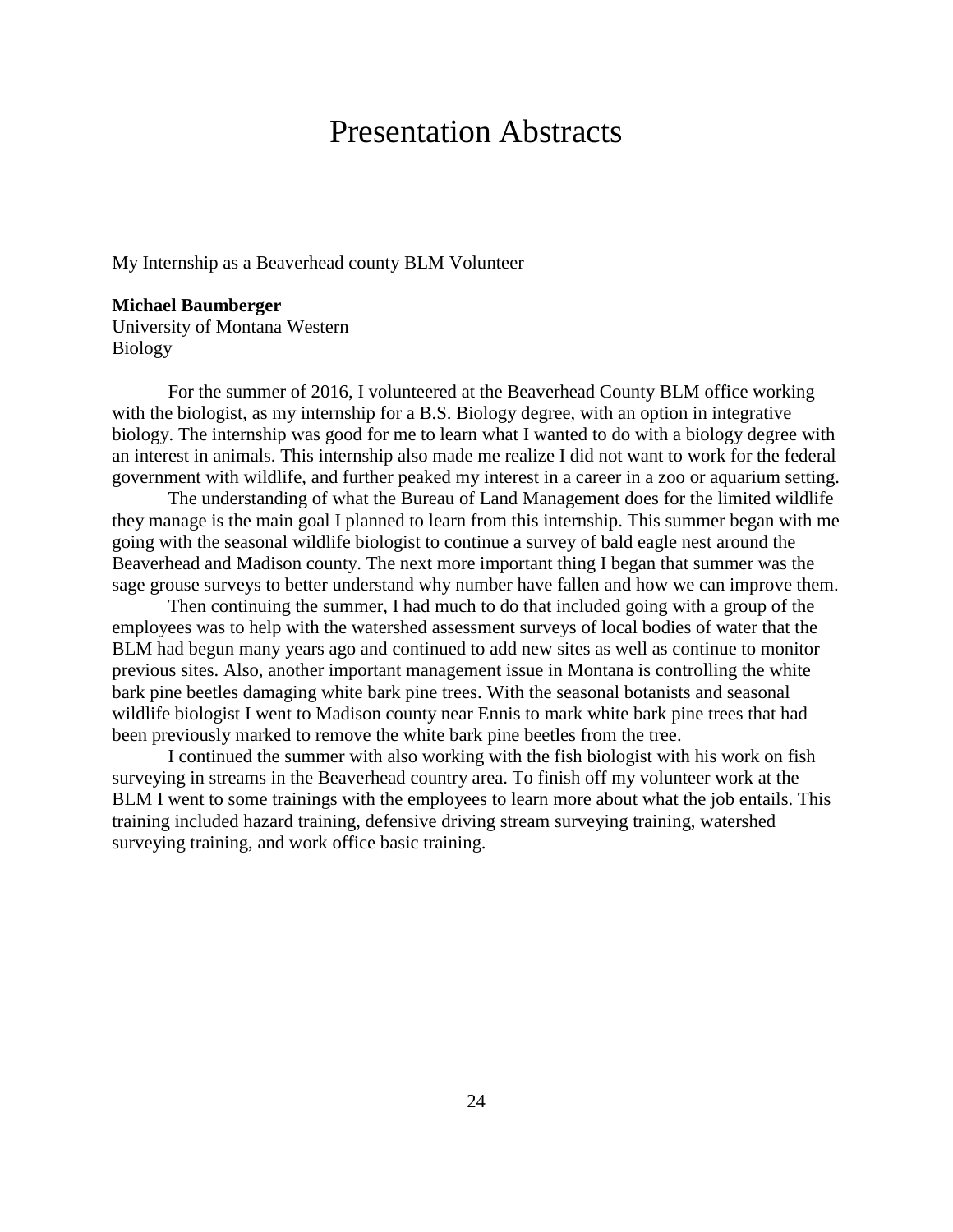My internships as a Creel Sampler and a State Police Intern

#### **Niquelle Baxter**

University of Montana Western Dept. of Biology

My internship for the Bachelors of Science Biology Degree with a minor in Wildlife Ecology consisted of two parts. During the spring of 2016, I volunteered as a Creel Sampler for Montana Fish Wildlife and Parks (MFWP) in Red Rock Lakes National Wildlife Refuge. The second part was conducted in the early spring of 2017 with the Oregon State Police (OSP), Fish and Wildlife Division. These internships addressed both the research and enforcement sides of wildlife and fisheries ecology and helped further my understanding of how research and enforcement interact and work together to develop successful management plans.

The Creel Surveys were part of a MFWP study involving a five-year suppression of hybrid Yellowstone cutthroat trout (YCT) and how this influences the Centennial Valley Arctic Grayling. These surveys provide annual estimates of the number of YCT harvested by anglers, angler catch per effort of YCT, and the distribution of angler effort up and down stream of the Elk Lake Road. There were two survey types, catch cards and access point surveys. I worked on the access point surveys, which provide an independent estimate of angler effort, total catch, and the number of YCT harvested by sub-sampling during the angling season.

The OSP internship was based out of Astoria, OR, a fishing port near the mouth of the Columbia River. I assisted with Commercial Fish Buyer presentations, and wrote letters to Limited fish buyers. Both of these activities helped further explain laws and regulations to the different types of fish buyers throughout Oregon. I also had the opportunity to go undercover with OSP to look for poachers along the Columbia River during the Spring Chinook runs, and on the Oregon beaches during the closed razor clam season.

The combination of these internships has given me the tools, and first hand experiences, to further understand the different management techniques for different species. These experiences have, and will continue to help me in my future endeavors in these fields of management.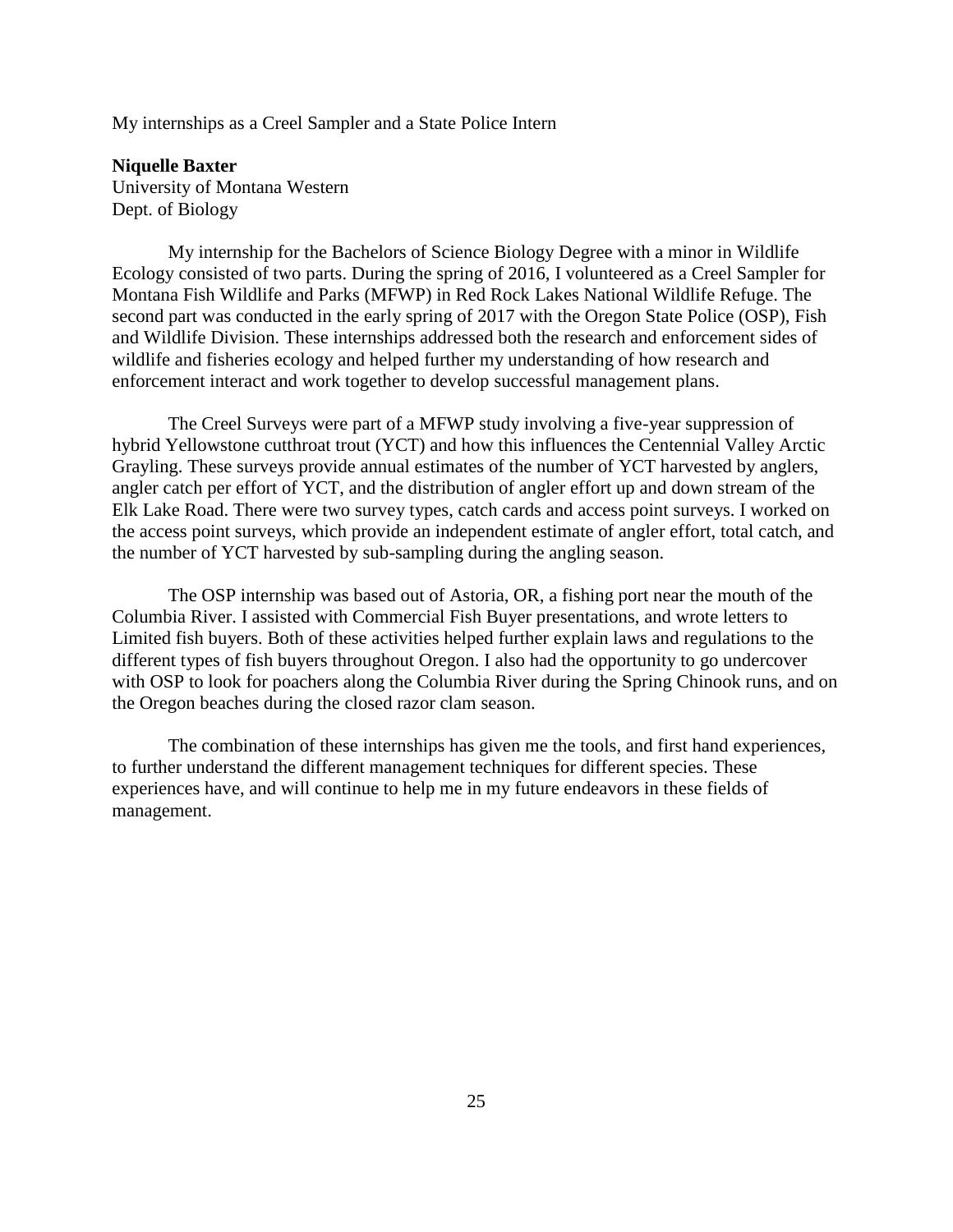Significance of Minority Groups in the United States Military

#### **Neya Bischoff**

University of Montana Western **History** 

The United States has a rich history of having one of the most successful and fearsome militaries ever. Today our military consists of people who come from various ethnic and cultural backgrounds. The diversity is one of the things that makes our military strong. However, not too long ago minorities were not viewed in a positive light in the military. The purpose of this thesis is to show despite discrimination that minority groups throughout history have been major contributors in the United States Military. During my 10-15 minute oral presentation I hope to convey this idea to the audience. The groups I chose to analyze are the African American infantry division the Buffalo Soldiers and the Native American Code Talkers in World War II. This paper outlines the history of discrimination that both the African Americans and Native Americans were overcoming in American society. This paper also covers how the Buffalo Soldiers and Code Talkers in the military challenged discriminatory barriers. While discrimination between the groups was different both the African American and Native American groups who fought in the armed forces had a similar outlook on fighting for their country. Both groups saw the military as a way to try a put a stop to discrimination, prove their love of their country, and also as a chance to defend their loved ones for a country they were proud to live in.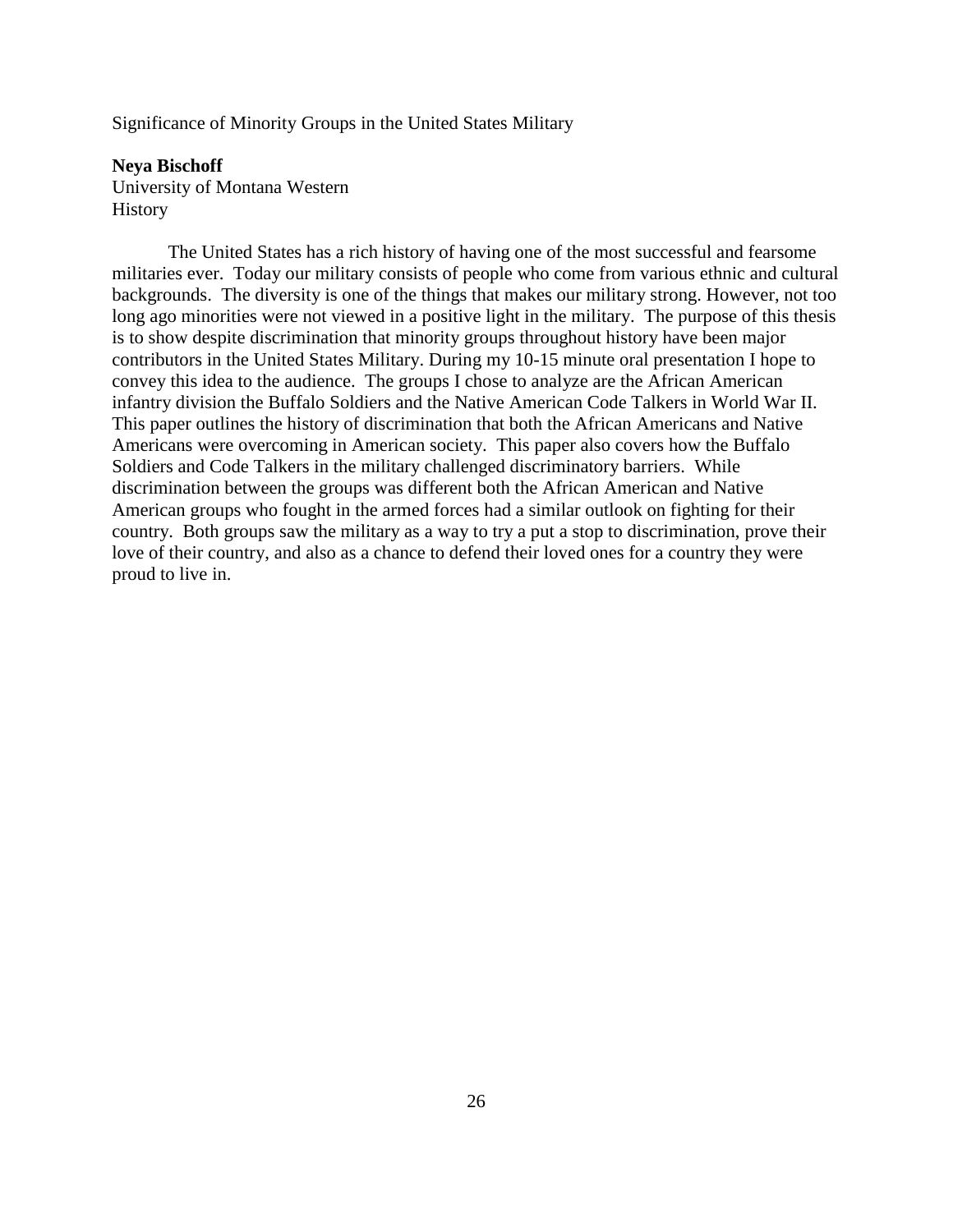Connection Through Wilderness

### **Dominique Vivian Blain**

University of Montana Western Dept. of Environmental Interpretation

Our world is controlled by our attachment to our electronics, we as a people have lost our connection with nature and each other. Take people 92 miles back on a dirt road with no internet and no cell service, and the real connections can begin. The job of being a guide in backcountry Denali National Park, was an eye opener to the just how far people have drifted away from each other and the great outdoors. There is no easy solution to bring the people back to wilderness, but it is important that we do not lose all connection with the world that surrounds us. Our National Parks are our country's greatest asset and should be protected at all cost. It is important for the next generation to be introduced to the enchantments of the wilderness, and create a bond with the environment.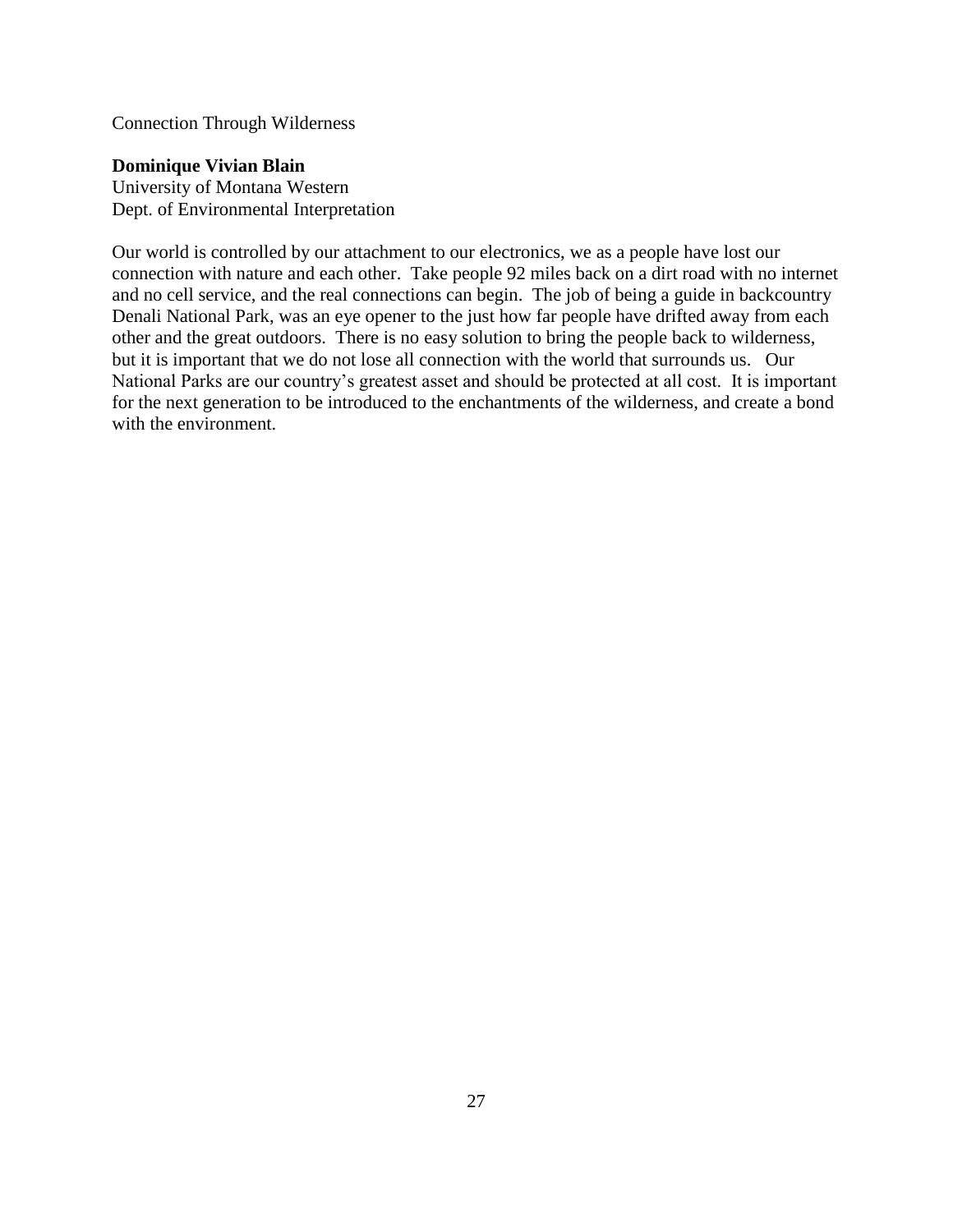My internship understanding shark ecology

**Alexis Brunz**

The University of Montana Western Department of Biology

During the fall of 2016, I worked with Aaron Henderson at the Center for Marine Resource Studies on South Caicos. This internship ignited my desire to work with marine megafauna and addressed the importance of accurate data gathering to determine the future of marine protected areas. Utilizing the data we gathered as a team, I focused on understanding the ecology of the nurse shark around South Caicos.

The nurse shark, *Ginglymostoma cirratum*, is a species placed on the data deficient IUCN Red List due to the lack of data on population size, habitat utilization, migration patterns, and gene flow between subpopulations. Around the Turks and Caicos Islands, there is little demand for information on this species. Utilizing a drumlining system, students at the Center for Marine Resource Studies continually gather data on many species of sharks, including tiger, Caribbean reef, blacktip reef, lemon, hammerhead, and nurse. Utilizing catch per unit effort (CPUE) values, nurse shark movement and activity was compared between day and night, habitats, and sex. These calculations implied nurse sharks are diurnal with a habitat preference of sand flats. Continued research will be key to further understanding the ecology of nurse sharks on the Caicos Bank.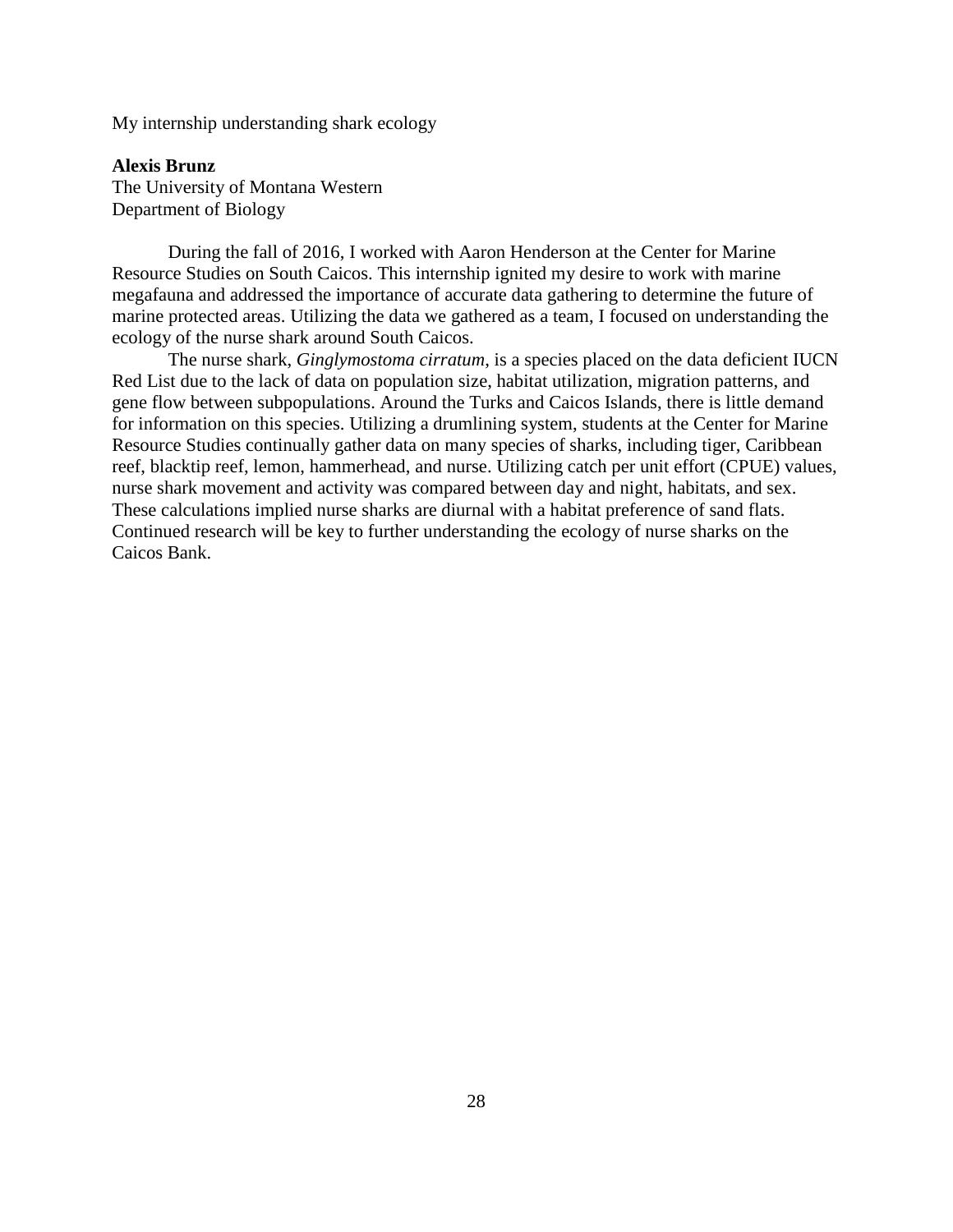My Internship at Barrett Hospital

**Morgan Evans**  University of Montana Western Dept. of Biology

During the fall of 2016, I shadowed a number of positions at Barrett Hospital and Healthcare. I have always known that I want to work with people, and that I have a love for biology and the understanding of biological processes, leaving my career search fairly open ended. It is however, because of these reasons that I have been drawn to the medical field, where I will be able to help people as well as utilize the skills obtained in my biology classes here at Montana Western. This Internship facilitated me in narrowing down what specific field of medicine I would like to pursue. Seeing each of the different positions within a hospital performed in real time helped me see more clearly what I will be able to find enjoyment and passion doing in the future.

I was able to observe the work of various professionals including, Registered nurses, nurse practioning, physician's assistants, pediatric medicine, various positions in imaging, and OBGYN/Women's health. I was also able to experience the differences among work atmospheres throughout a hospital. Some days were much more demanding and fast paced, such as days in the emergency room, while others, such as days in physical therapy, were more laid back. Experiencing this difference in job demands allowed me to better see what sort of work atmosphere I hope to have in my own future.

Concluding my internship at Barrett Hospital I felt very fortunate to have had the opportunity to explore my career interests so intimately. I am also very grateful for the relationships I have formed during this experience.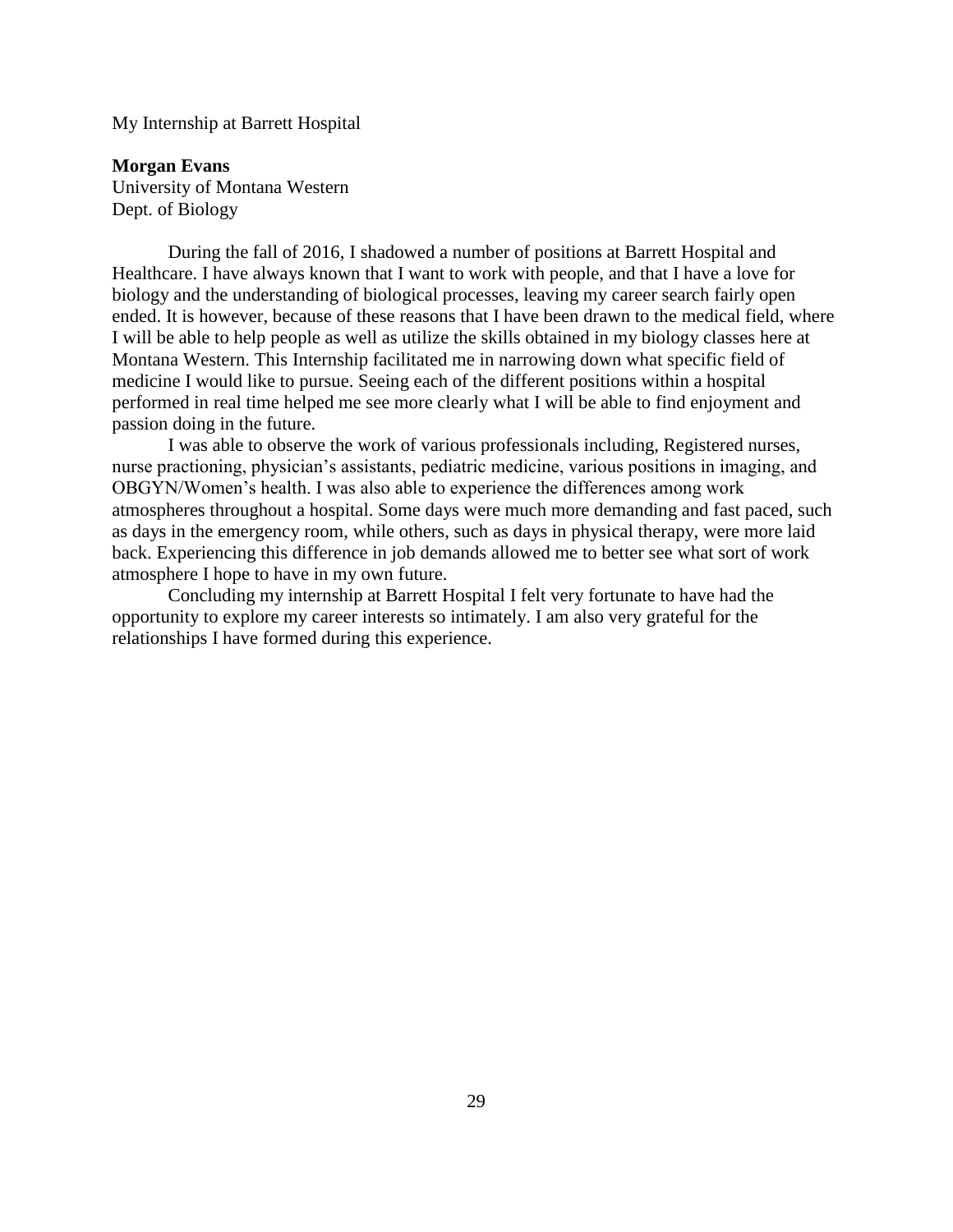# **Nicole M. Garren** University of Montana Western Student Biology Program

During the spring of 2017, I worked as a veterinary technician at Beaverhead Veterinary Clinic in Dillon, MT. This internship served as an eye opener to the time commitment and hard work that is required of practicing veterinarians and their technicians. My passion for animals and veterinary medicine was fueled by the internship, and allowed me to make a more educated decision about continuing my education in veterinary medicine.

Beaverhead Veterinary Clinic is a locally owned, mixed animal practice with three practicing veterinarians. This clinic thrives on Dillon's cattle industry, but where there are cows, there are horses and cow dogs. This gave me the privilege of learning more about bovine medicine, which I had no experience in.

The knowledge that I gained through this internship is immeasurable. And the experiences I've had are priceless. I was able to experience and enjoy some of the work veterinarians do for dairies in Montana. I also learned the regulations and protocol for exporting cattle out of Montana through the Beaverhead Livestock Auction and how they must work with the veterinarian and brand inspector to insure that all cattle leaving Montana are traveling legally. Cattle work was not all that I did, though. I greatly had the pleasure of working with both small animals and horses. Here, I learned valuable skills such as how to properly hold a dog for sedation, how to correctly prep for surgery such as for a spay or neuter. Learning how to safely take radiographs of horses was another skill I learned, as well as the names of some of the views we regularly take. I was taught how to administer medication intravenously to horses, as well as how to put in a catheter and even the simple interrupted suture to hold it in place. There, of course, was no shortage of work in the office either, from daily chores, to cleaning, and even paperwork, all to keep the clinic running smoothly at its usual high speed.

For me, the variability of day to day activities, the valuable skilled I've learned, and the multitude of patients with huge personalities, are what will keep me working hard in veterinary school. I cannot wait to return to Beaverhead Veterinary Clinic as a valued employee this summer.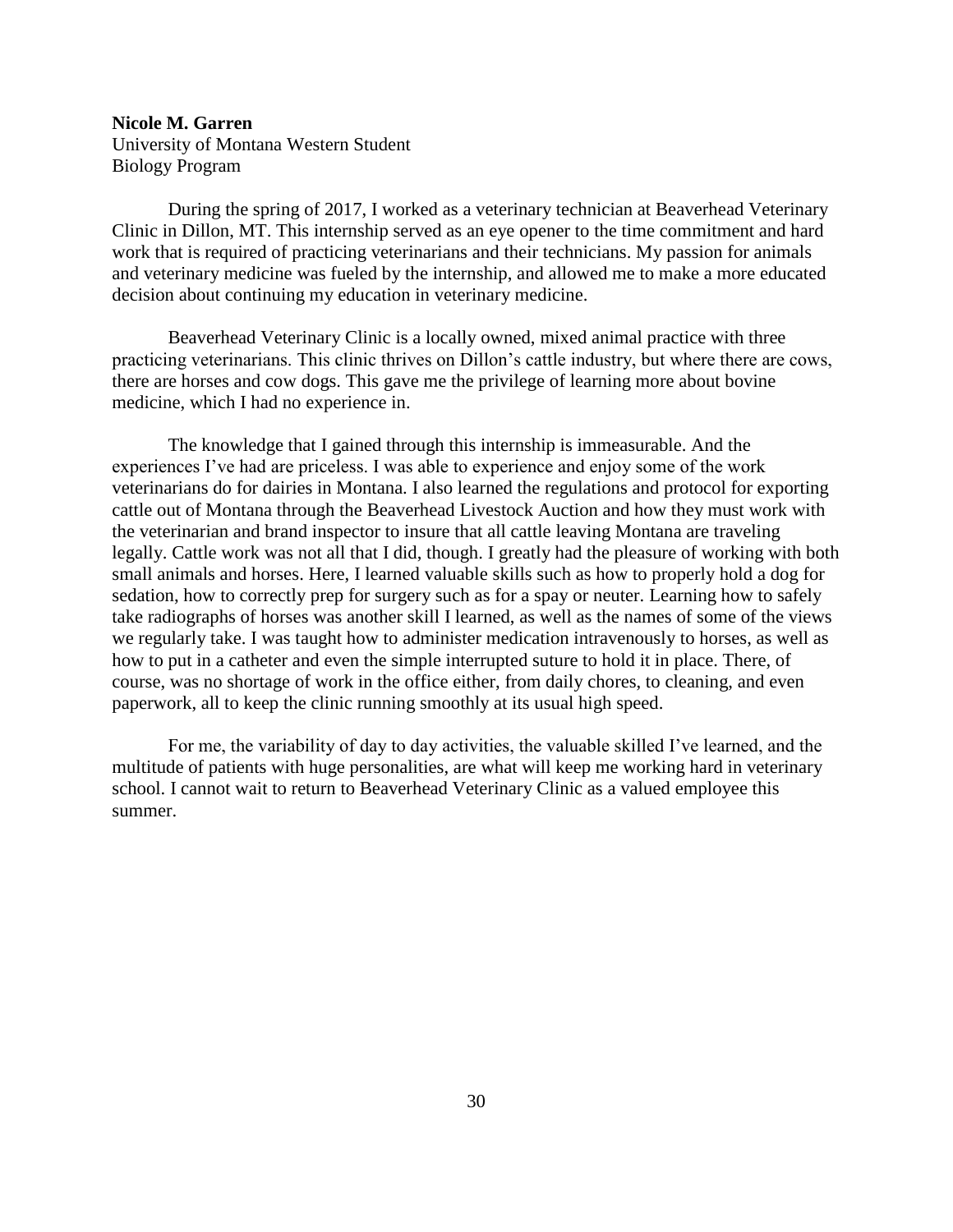#### Harnessing Love

#### **Skyler Goyen**

University of Montana Western Dept. of Psychology

Human pair-bonding, or romantic love, is a concept that is difficult to operationalize though it is considered to be an almost universal human experience, for better or worse. Over the years, many researches have tried to give meaning to the concept so that we may better understand how it affects our daily lives. John A. Lee, a Canadian psychologist, has been among the most successful at this endeavor. Lee created a color wheel theory of love encompassing six different love styles. These styles ranged from a game-playing love to an intimate and passionate love; a manic love to an altruistic love; and a friendship-based love to a practical love. Hendrick and Hendrick, relying on Lee's original work, created a 42 item love attitudes scale to measure the love styles. Since then other researchers have included the love attitudes scale and Lee's six love styles in their research. This paper reports a literature review addressing the impact of love styles on the human experience of romantic love. Audience members can expect to complete, score, and interpret their own love styles inventories.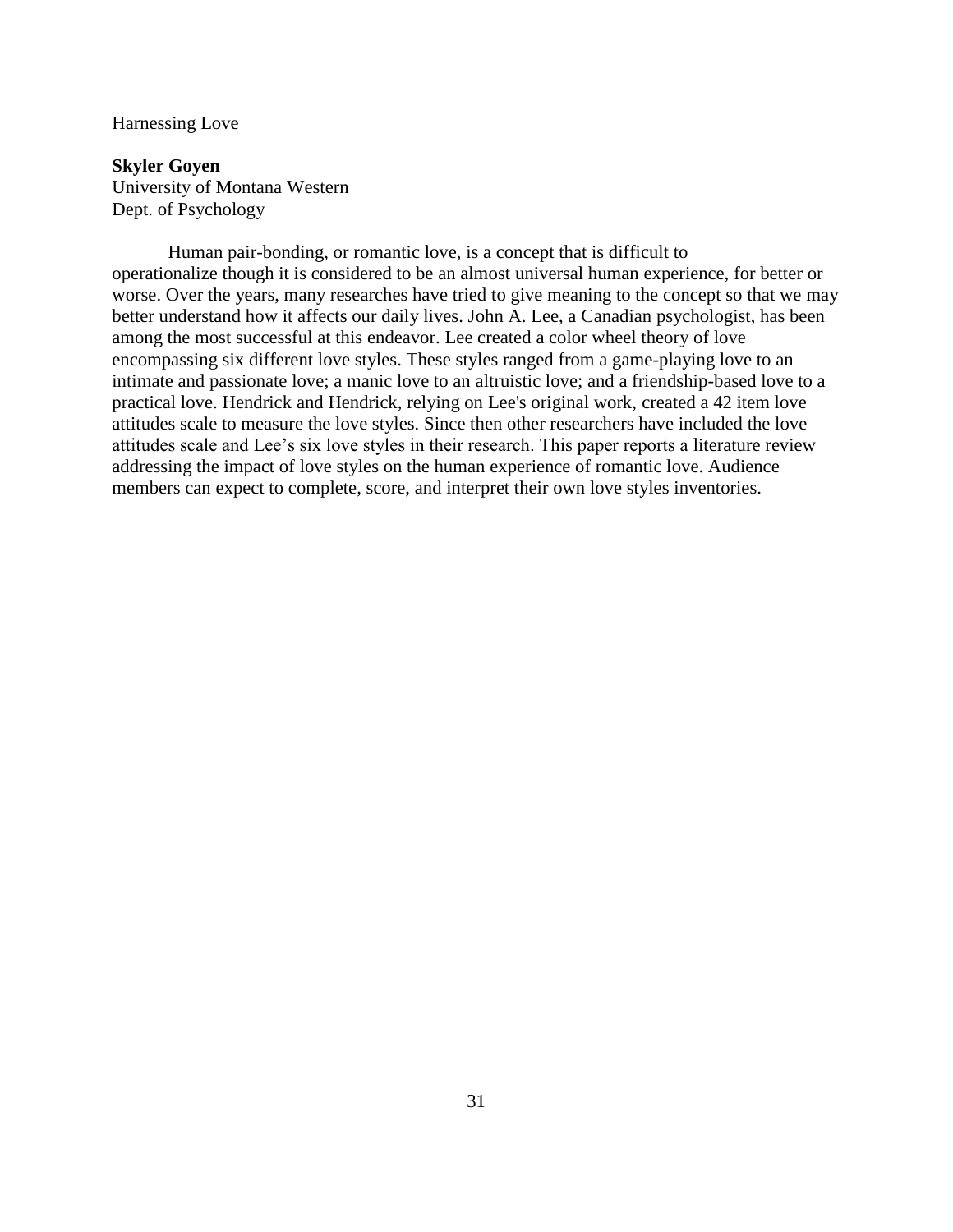#### **Delanie Greer**

University of Montana Western Department of Biology

During spring semester of 2017, I fulfilled my internship hours with a Physical Therapist at Kindred Nursing and Rehabilitation, which is located in Dillon Montana. Kindred Nursing and Rehabilitation is a facility that houses geriatrics. In addition to the usual nursing staff, there is also an Occupational Therapist and a Physical Therapist in house, they are there to assist patients in therapy that will help them recover from injuries they have and if possible work with them so they are able to go back home. My experience at Kindred Nursing and Rehabilitation solidified my passion that I have for the healthcare field, specifically for Physical Therapy.

 A few years ago, I knew that physical therapy was the field that I was interested in working, but I had only looked at physical therapy that dealt with sport injuries. Interning at Kindred Nursing and Rehabilitation, I was able to see physical therapy used to improve the elderly's daily lives. Independence is an important factor for the elderly, so being able to observe patients go from not being able to walk to being able to walk with a walker was inspiring.

 Due to liability, most of my internship was observational, but this was more than enough for me because every day I was able to witness something new. During the internship, I was able to make personal connections with patients. We talked about improvements they wanted, how physical therapy has already helped them and what initially brought them in for physical therapy. I assisted the Physical Therapist by: following patients that were relearning how to walk with a wheel chair, retrieving workout items needed, and guiding patients through a muscle workout the Physical Therapist taught me.

 Overall, this internship opened my eyes to geriatric physical therapy, and it was inspiring and thrilling being able to see changes and be a part of some them. My mentor gave great advice to me every day, as well as excellent feedback on my assistance. This experience has made me excitement for my future as a Physical Therapist.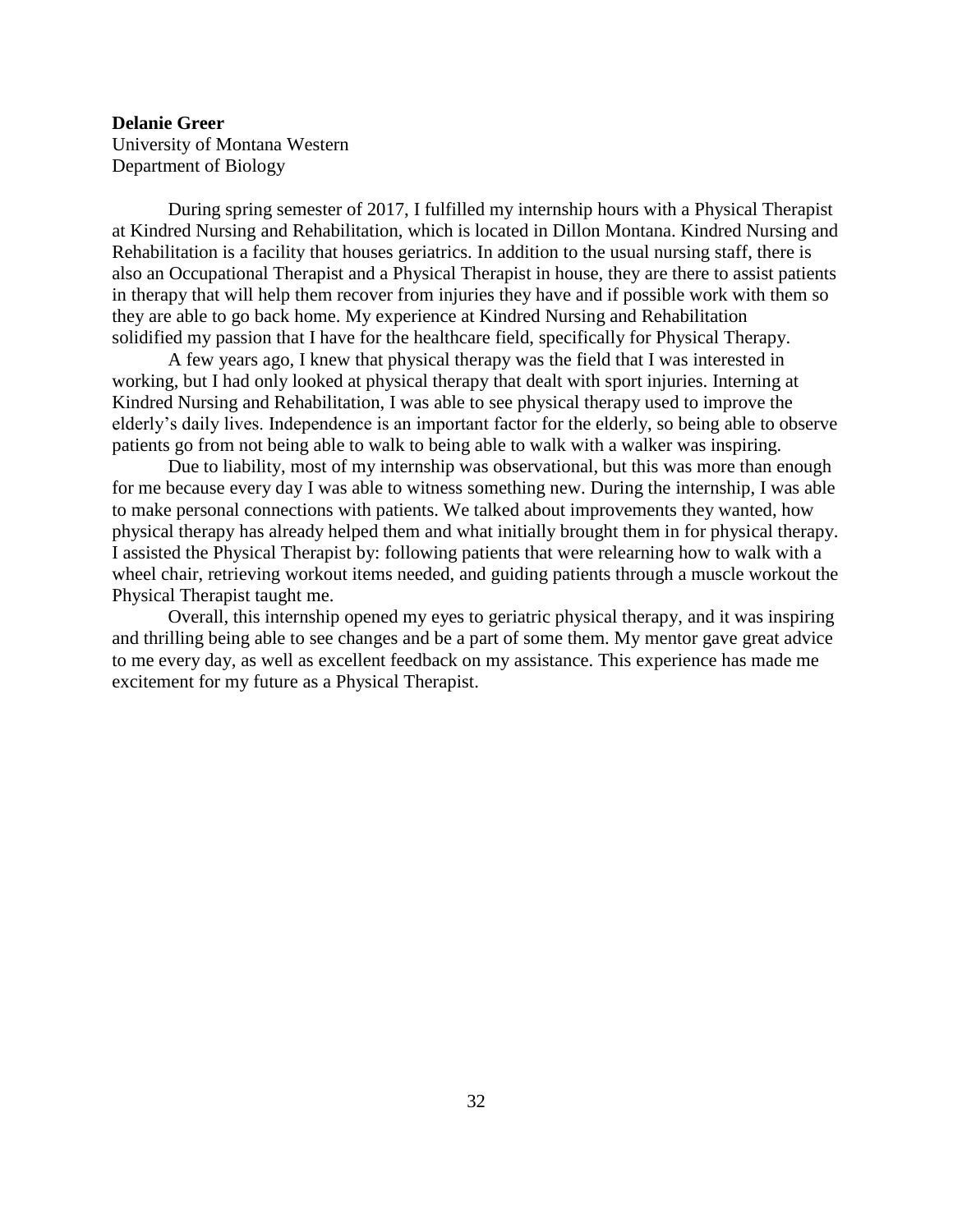Exploring the Laboratory and the Medical Field

**Justice Harris** University of Montana Western Biology Department

Because I was unsure as to which area of Biology I want to pursue as a future career, I completed a two-pronged internship.

The first portion of this internship was completed in a microbiology laboratory with the guidance of Dr. Michael Morrow. During this experience, I collected and analyzed water samples from our local water treatment plant for identification and population density determination of the aquatic microorganisms present in the different stages of the facility. The goal of this internship was to collect and count the different types of eukaryotes present in the aerated ponds and the return and waste channel to confirm that the treatment center was effectively treating water through the system, providing insight as to what the microbial population looks like in a "healthy" treatment system. Through this internship, I was able to gain experience in general laboratory and sterilization techniques, as well as get an introduction to what a laboratory technician career entails.

The second portion of my internship was completed at Barrett Hospital and Healthcare. For three months, I shadowed several areas of the radiology department at the hospital, as well as physician assistant Jana Barnes at the clinic. The purpose of this portion of my internship was to gain healthcare experience in both hospital and clinical settings to see if a medical profession was of interest. Throughout my time with BHH, I was able to shadow radiologists, radiology technicians, sonographers, doctors, surgeons, nurses and other hospital personnel. I was able to gain patient-provider experience, as well as sit in on a variety of procedures, which ranged from x-rays, CT scans, MRIs, biopsies, ultrasounds, echo tests, and an ACL reconstruction surgery.

Through both portions of my internship, I found that I would like to pursue a career in the medical field. My time at the hospital allowed me to gain valuable insight into the characteristics and qualities needed for several different medical professions; and through that I have decided to further my education and obtain a Bachelors in nursing to become a surgical registered nurse.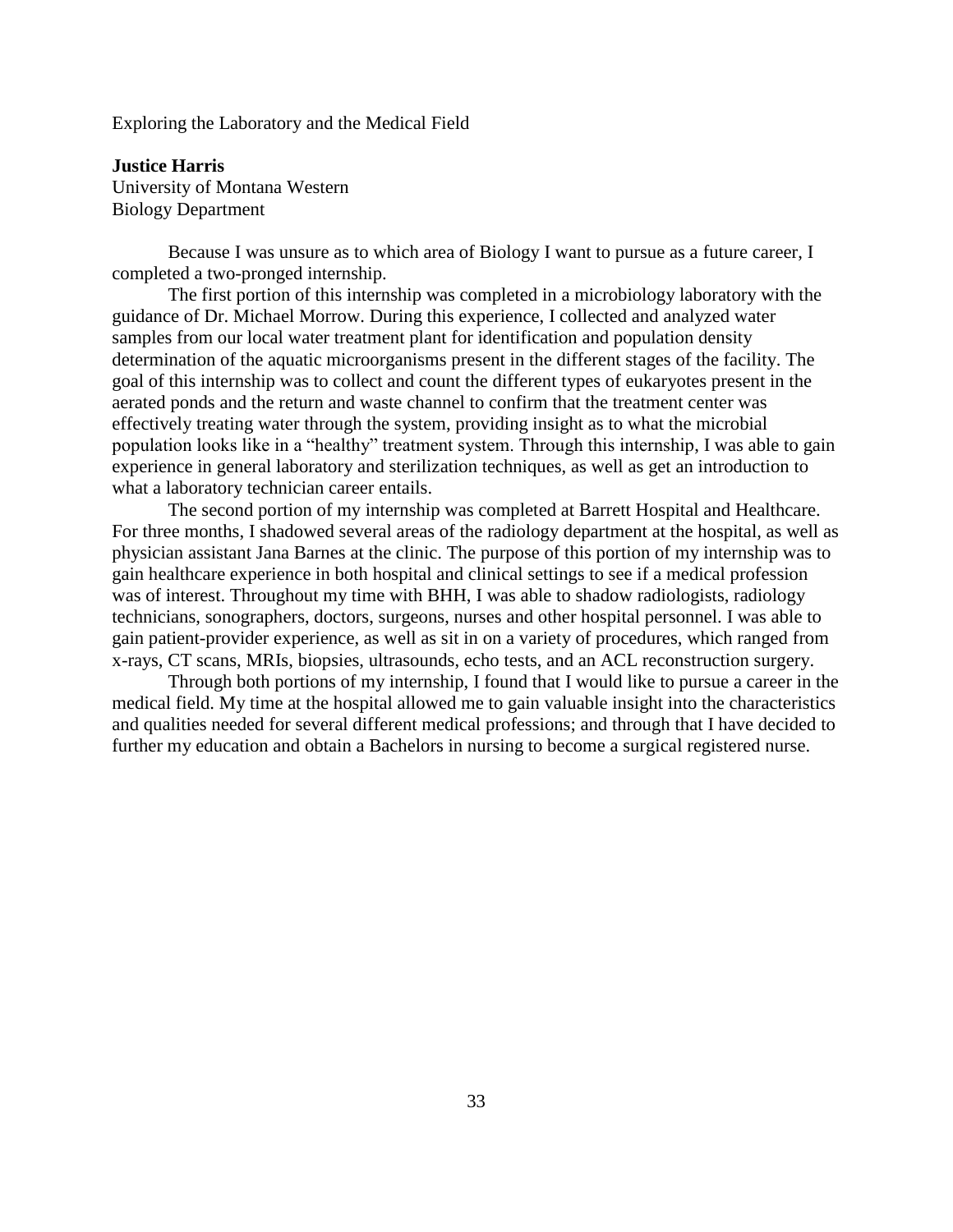The Night of the Long Knives

#### **Chase James**

University of Montana Western Dept. of History, Psychology, and Social Studies HSTR 494 Sem: Nazi Seizure of Power

The Night of the Long Knives, (June 30-July 2, 1934) is just one of many extreme acts of violence committed by the Nazis. In those few days Adolf Hitler demonstrated the amount of power he held, as well as the loyalty he enjoyed within the NSDAP. This was also an early example of ruthless Nazi political tactics. The Night of the Long Knives arose because of an internal rebellion staged by Hitler's close and powerful political ally, Ernst Rohm leader of the SA. It became clear that Rohm had a different vision for the Nazi party. As tensions began to rise between Hitler and Rohm, extreme actions had to be taken. It is the purpose of my presentation to examine this conflict and share the story of why the Knight of the Long Knives occurred, as well as describe how this historical moment paved the way for Hitler to gain complete power in Germany.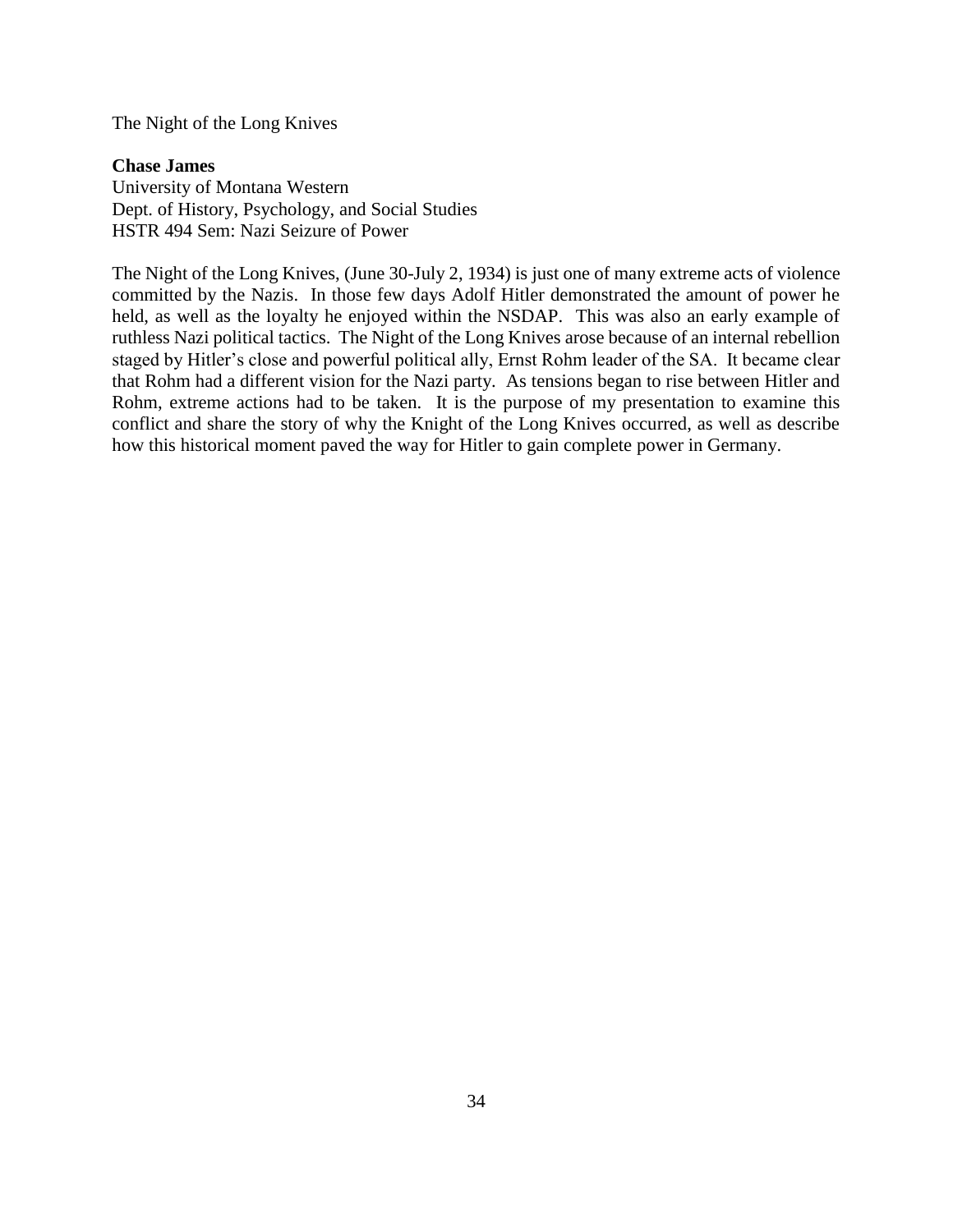Prohibition: How Butte Defied Federal Law

**Lauren LaRonde** University of Montana-Western Department of HPSS

The "Roarin' 20s" were not wasted on the citizens of Butte, Montana. In fact, Butte probably "roared" louder than most of the large cities in the United States at the time. The 20s brought the Prohibition to life across the country with the inaction of the Temperance Movement, which banned the production, distribution, and consumption of alcohol. However, places like Butte, saw the Prohibition not as a hindrance but more as an entrepreneurial opportunity.

Assortments of alcohols, no less diverse than the city itself, were now made privately in underground and privately owned stills. Many were run in the basements of homes, but larger stills were found out in the hills surrounding the town. Bootlegging became a way of life for, not only men, but women and children as well. Being on the police force paid off more than being a bootlegger. Police offers of Butte were consistently bribed to turn a blind eye to the movement and use of alcohol. They were also blackmailed into protecting the producers themselves from seeing any jail time.

Speakeasies were fast growing and more than one hundred of these underground bars soon found a place to call home below the streets of Butte. Men and women alike made use of the speakeasies as places to socialize in a time when the genders were not allowed fraternize in public especially when alcohol was involved.

All of this together made Butte a colorful, independent place unlike any other big city of the time. Allowing it to live up to its nickname, "The Richest Hill on Earth."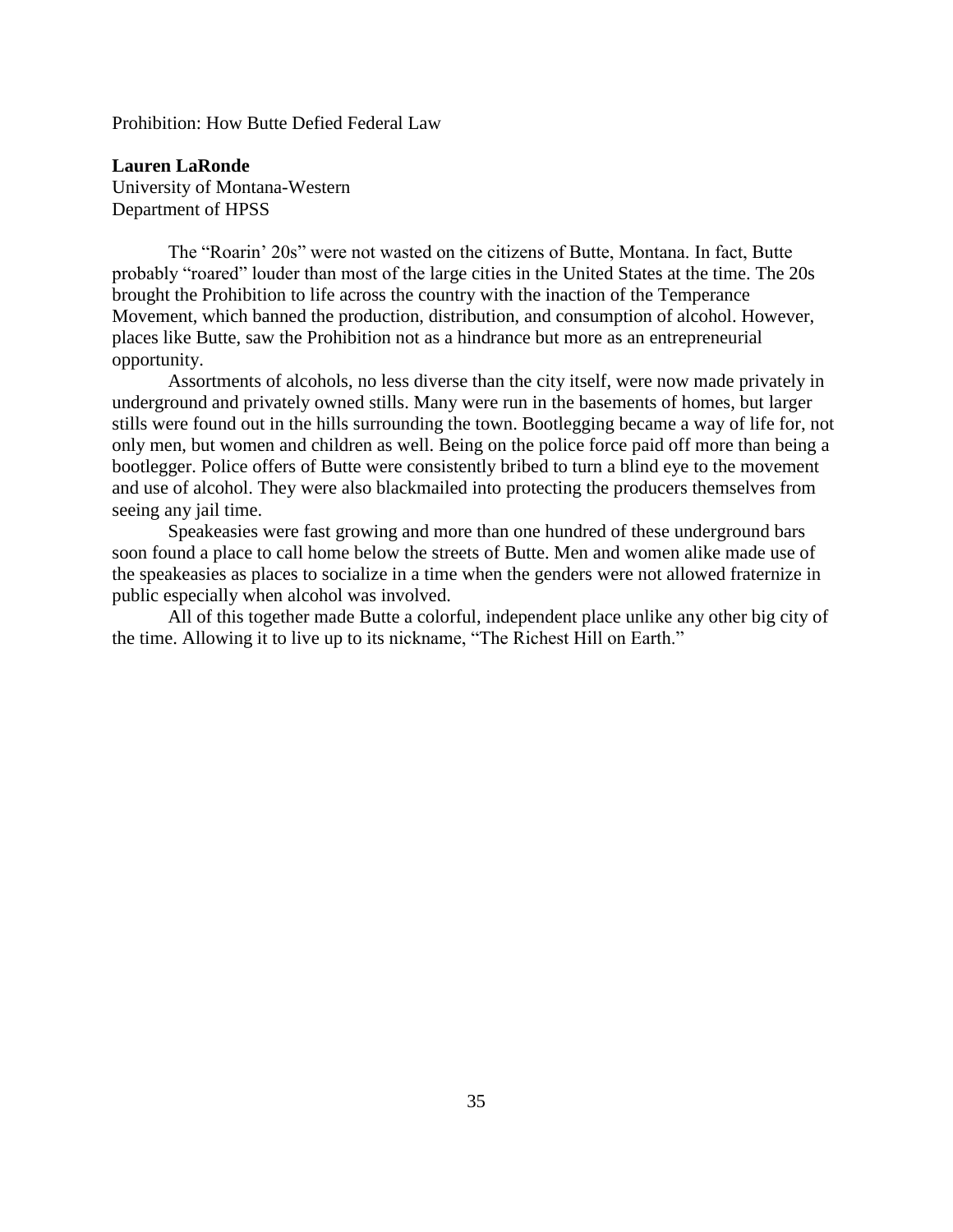Westslope Cutthroat Restoration Internship

#### **Rian MacMillan**

University of Montana Western Dept. of Biology

Westslope cutthroat trout (*Oncorhynchus clarkii lewisi)* are a species of concern in Montana. One major contributing factor to the decline of westslope cutthroat trout are non-native competitors such as rainbow trout (*Oncorhynchus mykiss*) and brook trout (*Salvelinus fontinalis*). Non-native brook trout were introduced into Montana in 1889. Since then, the population has grown substantially. Brook trout are large competitors with westslope cutthroat trout because they have the same diet. Brook trout will also consume juvenile westslope cutthroat trout if they get the chance. Rainbow trout were also introduced in 1889 and have taken over the habitat where cutthroat trout reside. Rainbow trout are typically larger in size than westslope cutthroat trout and outcompete with native species for food. Rainbow trout and westslope cutthroat trout also spawn at the same time and in the same areas. This causes hybridization between the two species. The hybrids, often called cutbows, are typically larger than westslope cutthroat trout and tend to compete with the native species for food.

These two non-native species are causing the westslope cutthroat trout population to decline. There are many restoration projects that are taking place in Montana to help with this decline. I will be discussing the opportunity I had to be involved in one of these projects over the summer of 2016. I worked with the Beaverhead County Forest Service as a hydrologist-technician and had the opportunity to partner up with Matt Jaeger, the leading fisheries biologist for Fish, Wildlife, and Parks. I was able to learn many different treatment methods to remove non-native fish species. Two major methods that I learned are electro-shocking and rotenone treatments. I was also involved in tagging and relocating native species. These projects are extremely important if native fish species like westslope cutthroat trout are going to continue to thrive in Montana. Fortunately, I have been invited to return for the next season to continue helping with these projects.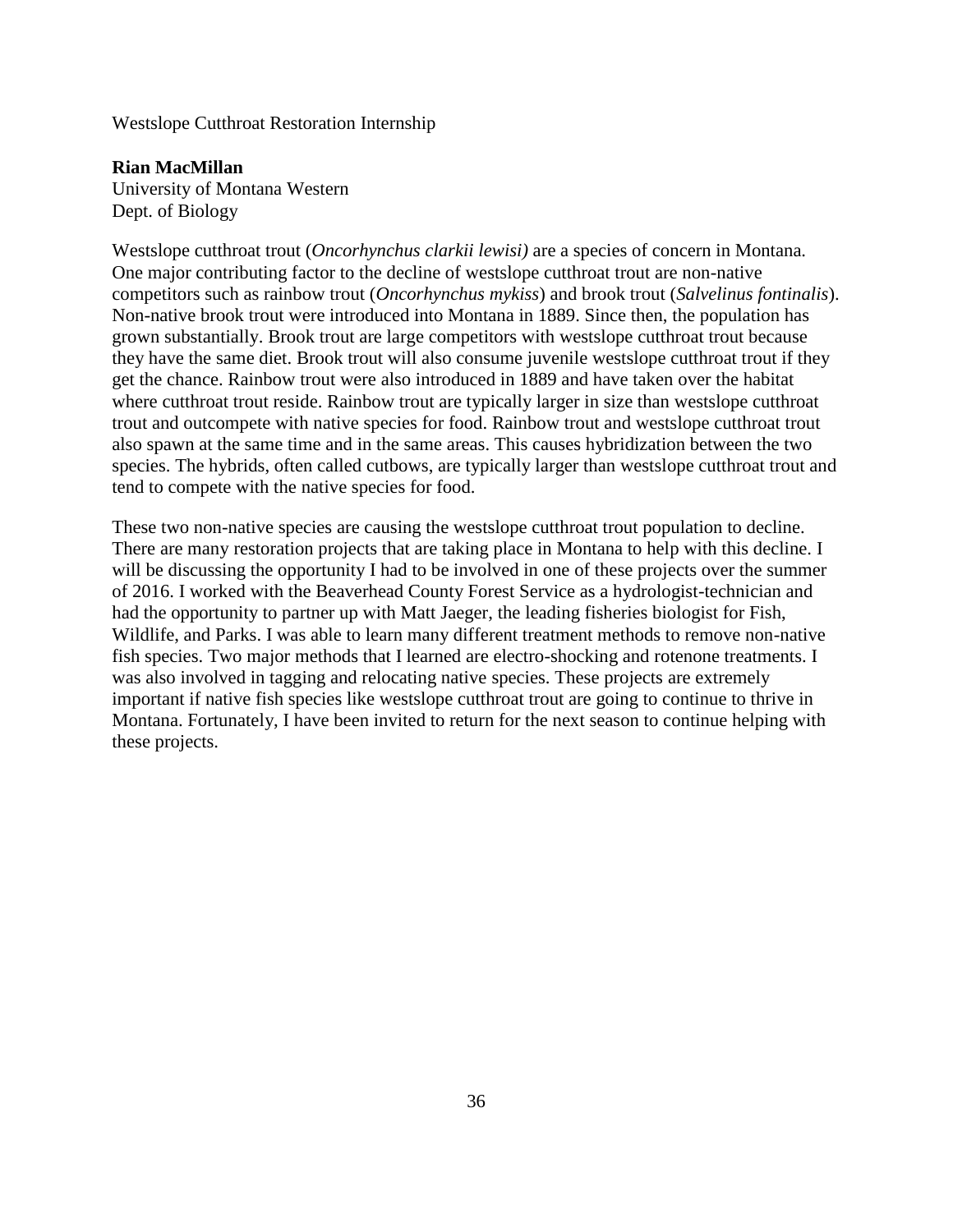African American Opposition to the Black Panther Party

#### **Ryan McCarty**

The University of Montana Western Dept. of History

The Black Panther Party was a revolution from the nonviolent demonstrations that dominated the Civil Rights movement in the late 1950s and early 1960s, garnering international attention, both good and bad. The most prominent chapter of the Black Panther Party was founded by Huey Newton and Bobby Seale in Oakland California in 1966. Since its founding, the effectiveness of the Black Panther Party has been widely discussed and debated. At their worst, party members are viewed as servants of rage without a focused agenda and at their best as the saviors the African American community desperately needed. To look for hostility aimed at the party, one need not look further than the FBI, however, the focus of this study is to uncover opposition to the Black Panther Party inside the African American Community. Dissent amongst African Americans sprung up nearly as fast as the party itself for a multitude of reasons, but the most common were a disagreement with violent tactics and a lack of faith in the Marxist-Leninist ideology the Panthers stood for. Prominent African American figures throughout the country publicly spoke out against the Black Panther Party's insertion that capitalism was the enemy of all African Americans. To many, the Black Panther Party set the Civil Rights movement back by furthering polarizing the races. I will be presenting my findings via oral presentation.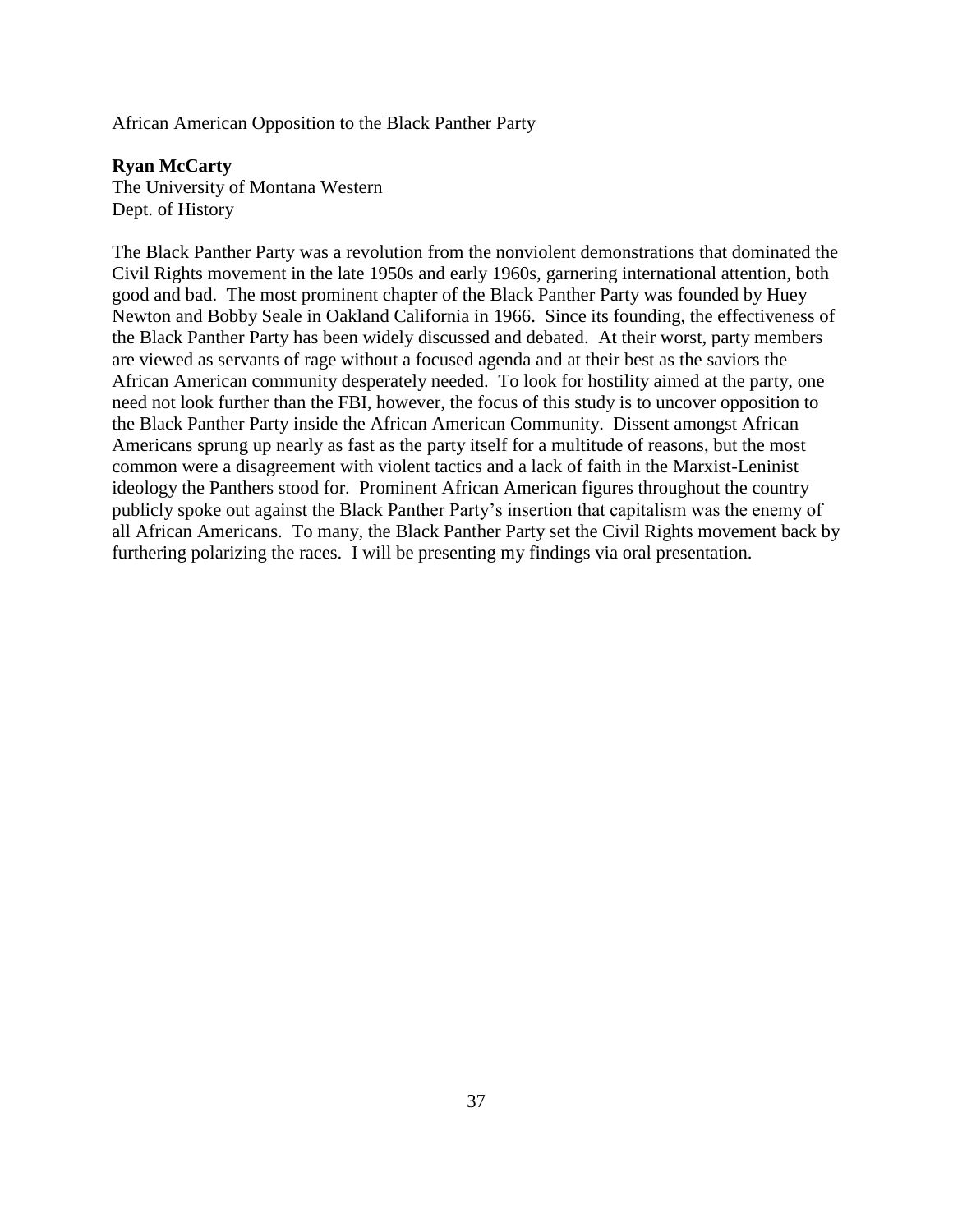Montana Fish Wildlife Parks Student Internship Fishing Access Site (FAS) Recreation Survey 2016

#### **Michael Melin**

The University of Montana Western Environmental Sciences Dept.

Montana Fish, Wildlife and Parks conducted a state-wide Fishing Access Site (FAS) Recreation Survey during the summer of 2016. The Region 3 (Bozeman based) sites where I conducted the survey included the Yellowstone, Gallatin, Madison, Jefferson, Beaverhead, Ruby, and Big Hole river drainages. I collected survey data from May 23, 2016 until August 25, 2017 in the form of face-to-face interviews. The information I collected, and entered into excel, helps MT FWP determine general use demographics for each river drainage and Fishing Access Site.

Training for the student internship was done in Helena with MT FWP on May 19, 2016. Here we were instructed on how to approach people using sites, then interview them. I was also trained on proper uses for a FWP vehicle. At our training, we were given a schedule where randomly four out of every seven days were assigned to random fishing access sites.

Information collected during interviews included two groups of questions; four questions for the whole group visiting the site, and two questions for individuals within the group over 16 years of age. Interview questions I asked the group visiting the FAS were how many individuals were in the group, the primary reason the group was there, other reasons the group visited the FAS, and if the group is using a commercial guide or outfitter service or not. Individual questions I asked were if the group member was a resident of Montana and if they had purchased a Montana fishing license in 2016.

Through extensive traveling, I acquired over a thousand group survey numbers which play an important role in specific regional management decisions. These decisions have great impacts on public uses, and access to waters for recreation. With this internship, I learned how MT FWP makes management decisions, how public use southwest Montana's rivers and lakes, also learned how to interact face-to-face with the people recreating on waters.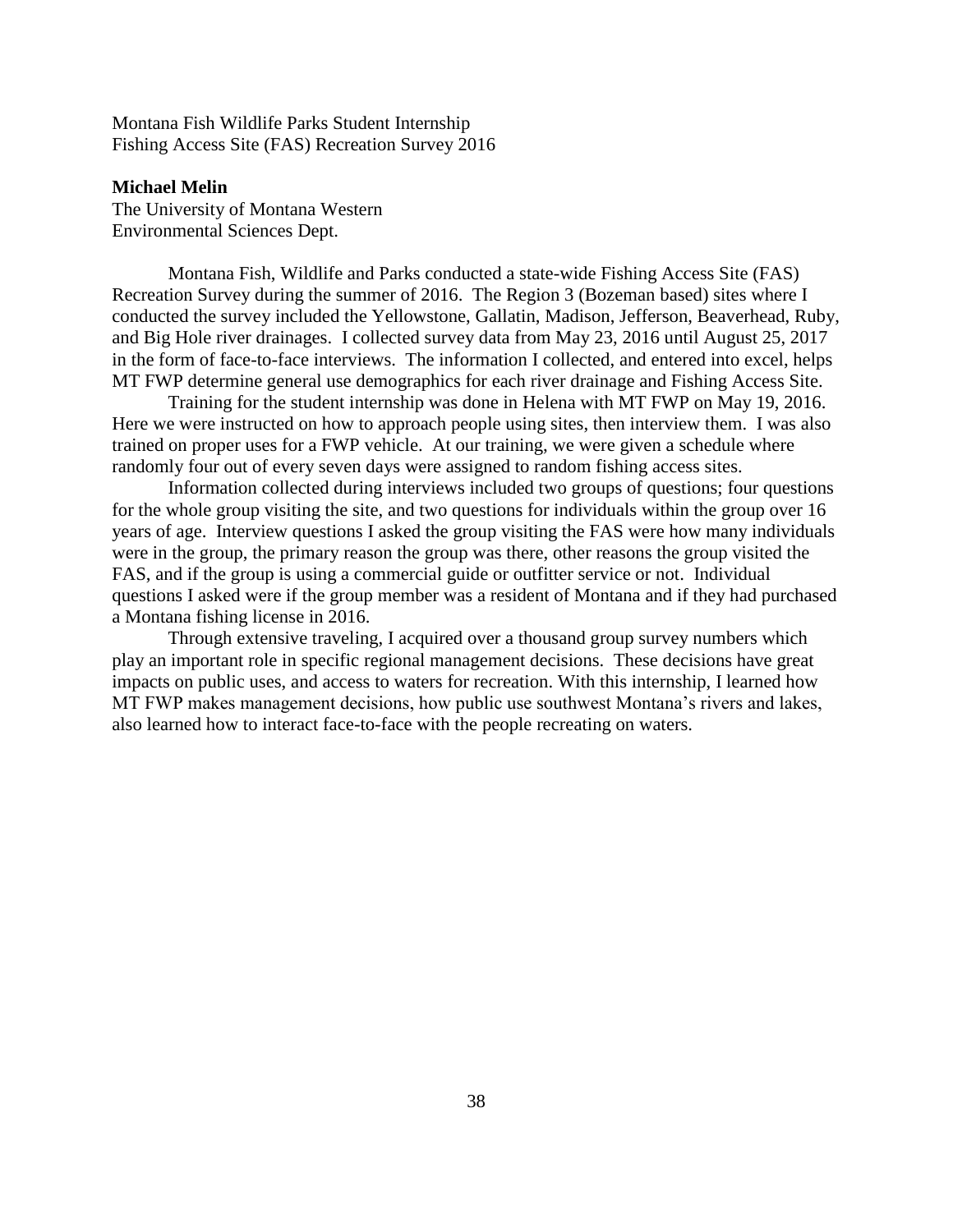Prostitution in Victorian Britain: How Elizabeth's Gaskell's Ruth Personifies the ideals of Victorian Morals and Creation of Gender.

#### **Stacia Salmonsen**

History, Psychology, and Social Sciences

My paper centers on the idea that Victorian Britain created its own issues when it came to fallen women and prostitution. That denotation of fallen women and prostitution is the idea of categorization. That categorization was inspired by a combination of a value system propagated by Christian morals, middle class expectations, and political economy. Elizabeth Gaskell employs all of these elements in the book *"Ruth",* which is the personification of what is happening in the society at the time. In *"Ruth*" a woman named Ruth who is working as a seamstress, eventually losses her job because of a misunderstanding with her employer. Ruth who is promised to a man that leaves the relationship and she is left alone. She is left to find the way herself. The book is an example of what can happen if you go against the rules of Victorian society.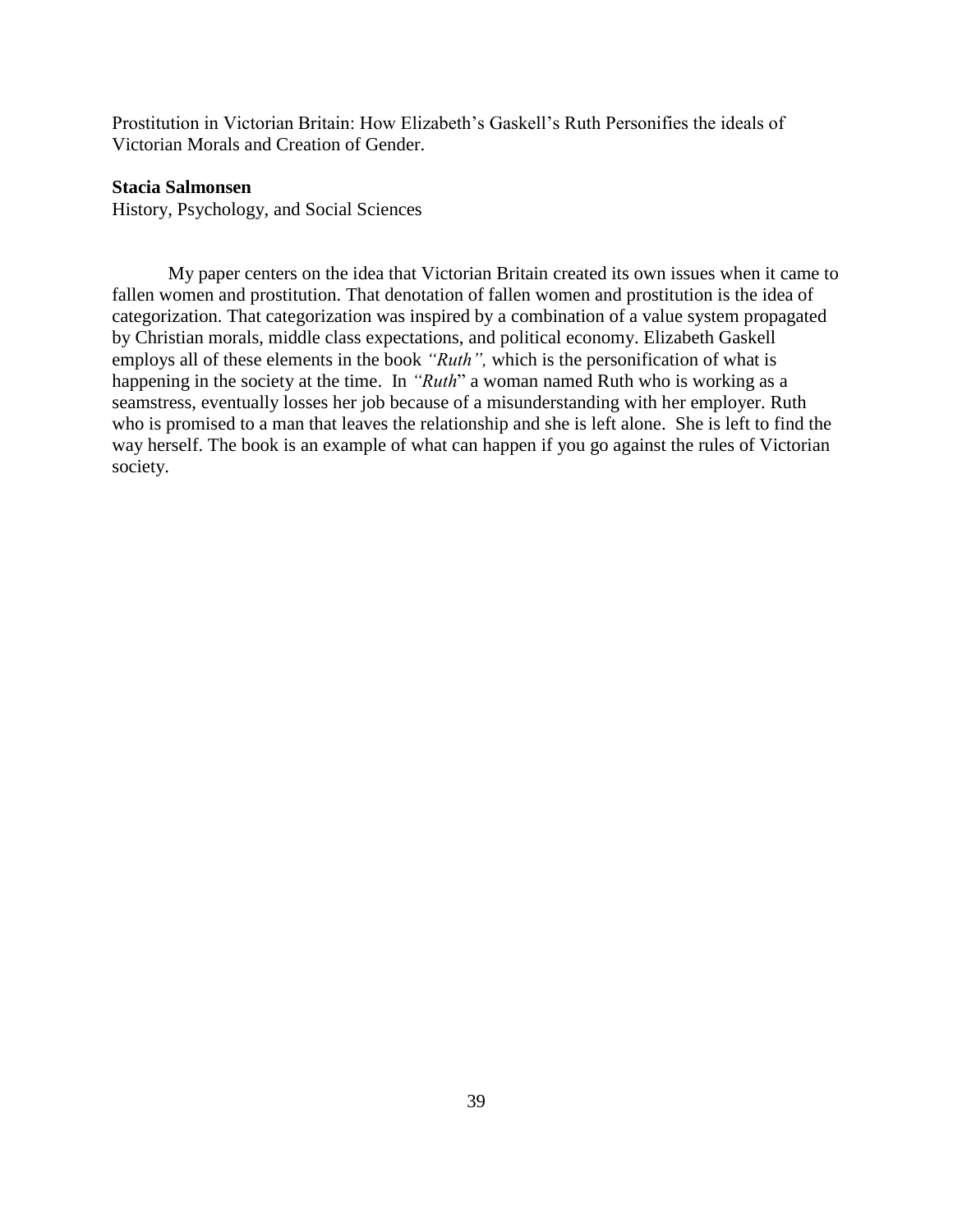Comparative Analysis: Who Exactly Voted for the Nazis?

**Tyrel Smith** University of Montana Western Dept. of History HSTA 494H

Adolf Hitler's rise to power is one of, if not the most, studied political phenomena of the 20th century. How did Hitler and the NSDAP garner enough support to become the majority party in a Reichstag election? Who were their supporters? For the past 70+ years these are questions that have been extensively studied. Historiographically, early interpretations argued that middle-class Protestants were the backbone of the Nazi movement. However, starting in the 1970's historians like Thomas Childers began to challenge the simplicity of that conclusion. He and other revisionist historians employed various methods to arrive at a more accurate picture of the typical NSDAP supporter. New research demonstrates that the NSDAP was a "catch all" party, appealing to all segments of German society. Only such mass appeal could make the Nazis formidable electorally. My research is primarily historiographical. I hope to demonstrate how the historical understanding of Nazi support has evolved over time.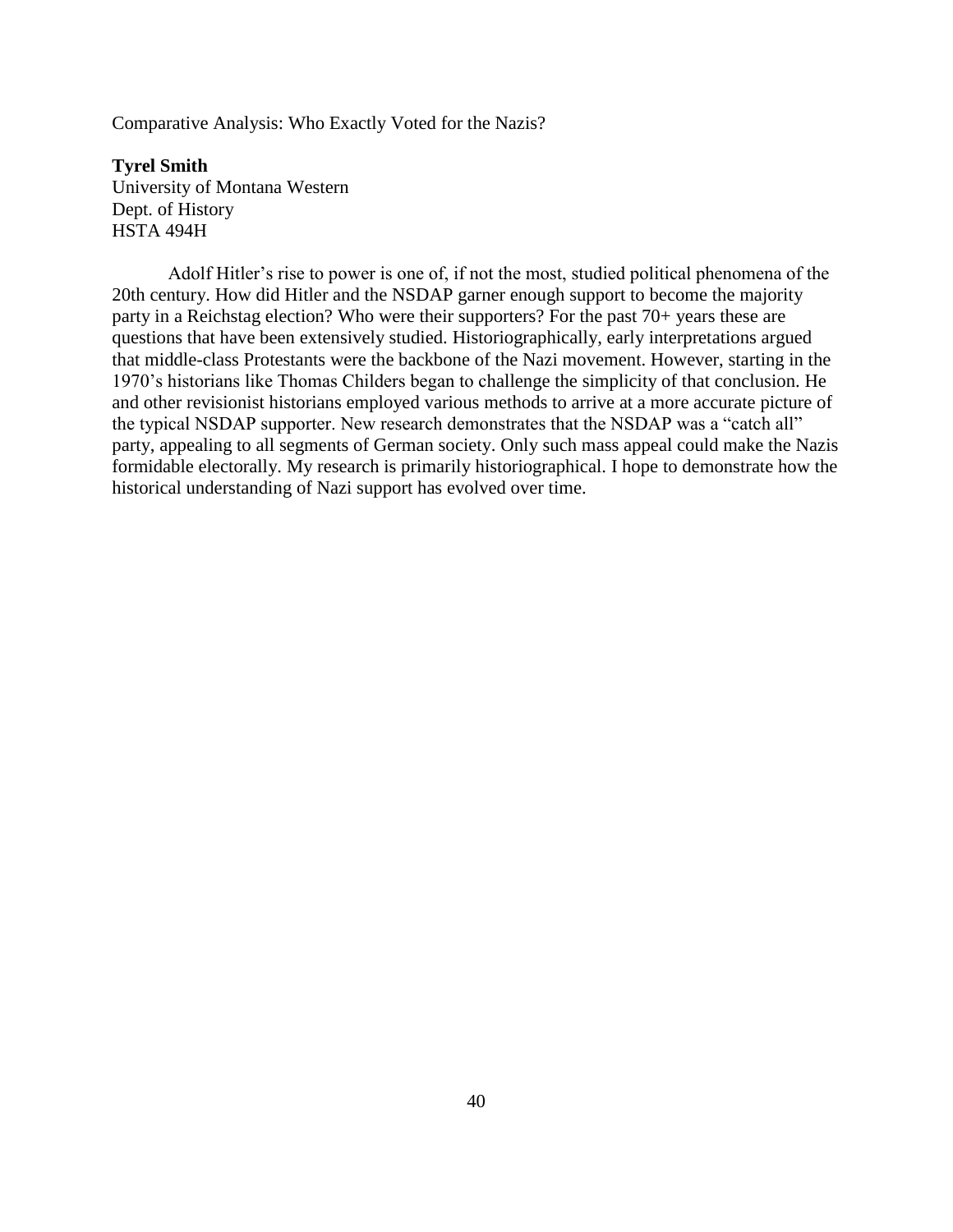Internship as Fisheries Technician

**Charlie Switzer** University of Montana Western Biology Department

During June and July of 2016 I worked as a fisheries technician for Avista Corporations in Noxon, MT for internship credits toward B.S. Biology degree with wildlife ecology option. This internship was a great opportunity for me to gain field experience as well as learn about fisheries management of native and non-native fish species.

Both bull trout and Weststlope cutthroat trout (WCT) are Montana native salmonids and both are species of concern. Avista Corp. owns hydroelectric dams on the Clark Fork River in northwestern Montana including Noxon Rapids dam and Cabinet Gorge dam. To operate these dams, Avista must implement 26 protection, mitigation, and enhancement measures to reduce the impact dams have on salmonid populations.

As a fisheries technician, I took part in multiple Avista programs including upstream fish passage, tributary trapping, and fish abundance and monitoring. Upstream fish passage includes boat electrofishing on the Clark Fork River to capture adult bull trout and WCT traveling upstream from Lake Pond Oreille. Bull trout are transported upstream of Cabinet Gorge dam back to their natal streams. Forty adult WCT have surgically implanted radio tags used to track their movements in tributaries of the Clark Fork River. Telemetry tracking of the tagged WCT is done by foot, vehicle, boat, and airplane. Tributary trapping and fish abundance and monitoring involve use of weir and screw traps and stream electrofishing to estimate salmonid populations in tributaries.

This internship gave me experience in multiple areas of fisheries management. I was fortunate to work with many different people within Avista as well as different agencies. It has equipped me with skills and experience to apply towards a professional career in fisheries or wildlife management.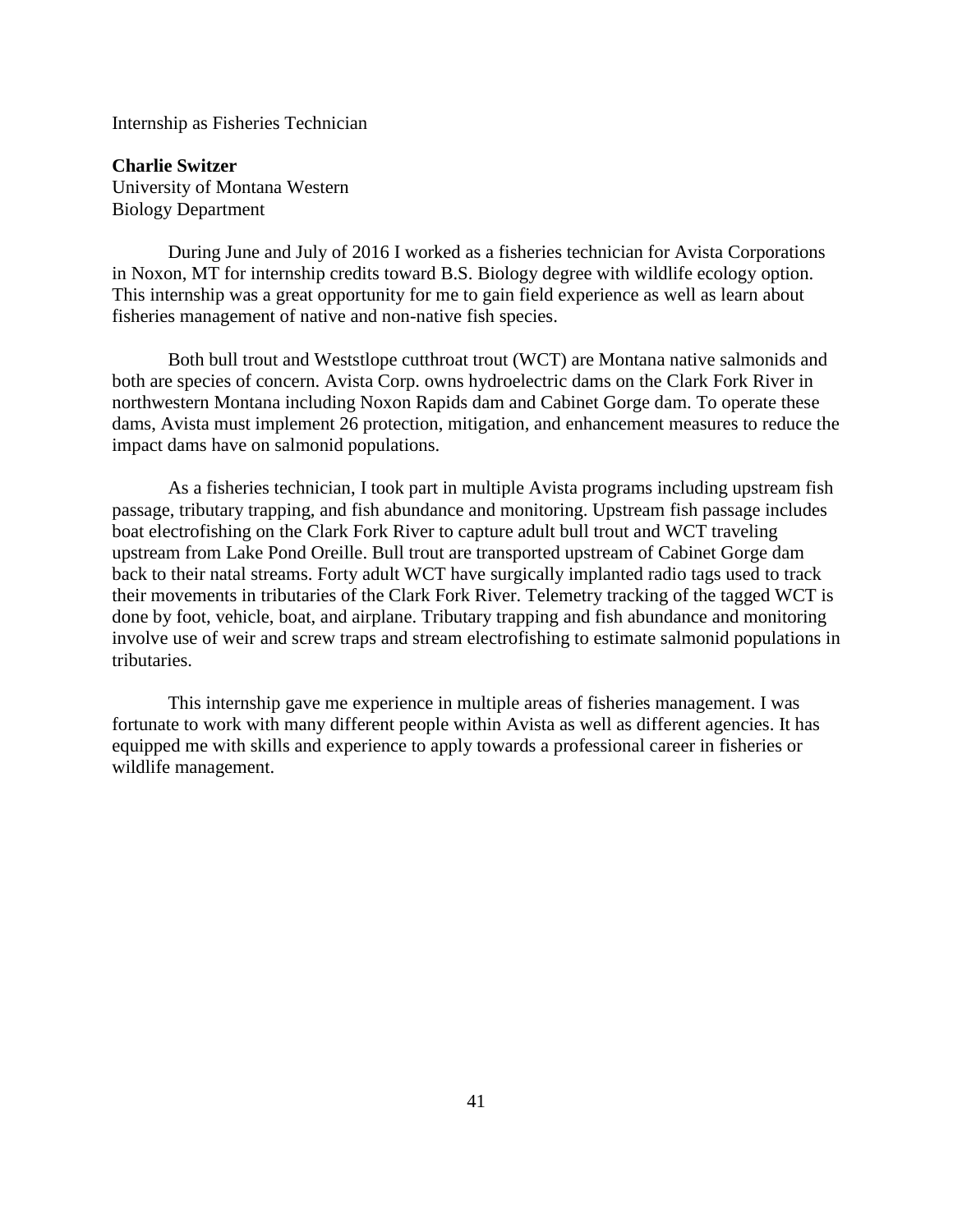Adolf Hitler: A Man of Circumstance?

**Jessica Weimer** University of Montana Western Department of Modern History

Adolf Hitler, as we all know, became the leader of a party that would murder millions of Jewish people. There are several circumstances that gave way to create the man that Hitler would become. Beginning with his childhood, into his military service, even his attempts at art schools all led up to forming this dictator. A person might even say that fate is what led him to gain such charisma and authority. Fate may have led him to power, but several events should have stopped him in his path. This presentation is created to give the listener more understanding of the events that led up to Hitler gaining power over Germany and a few of the events that should have stopped him in his tracks.